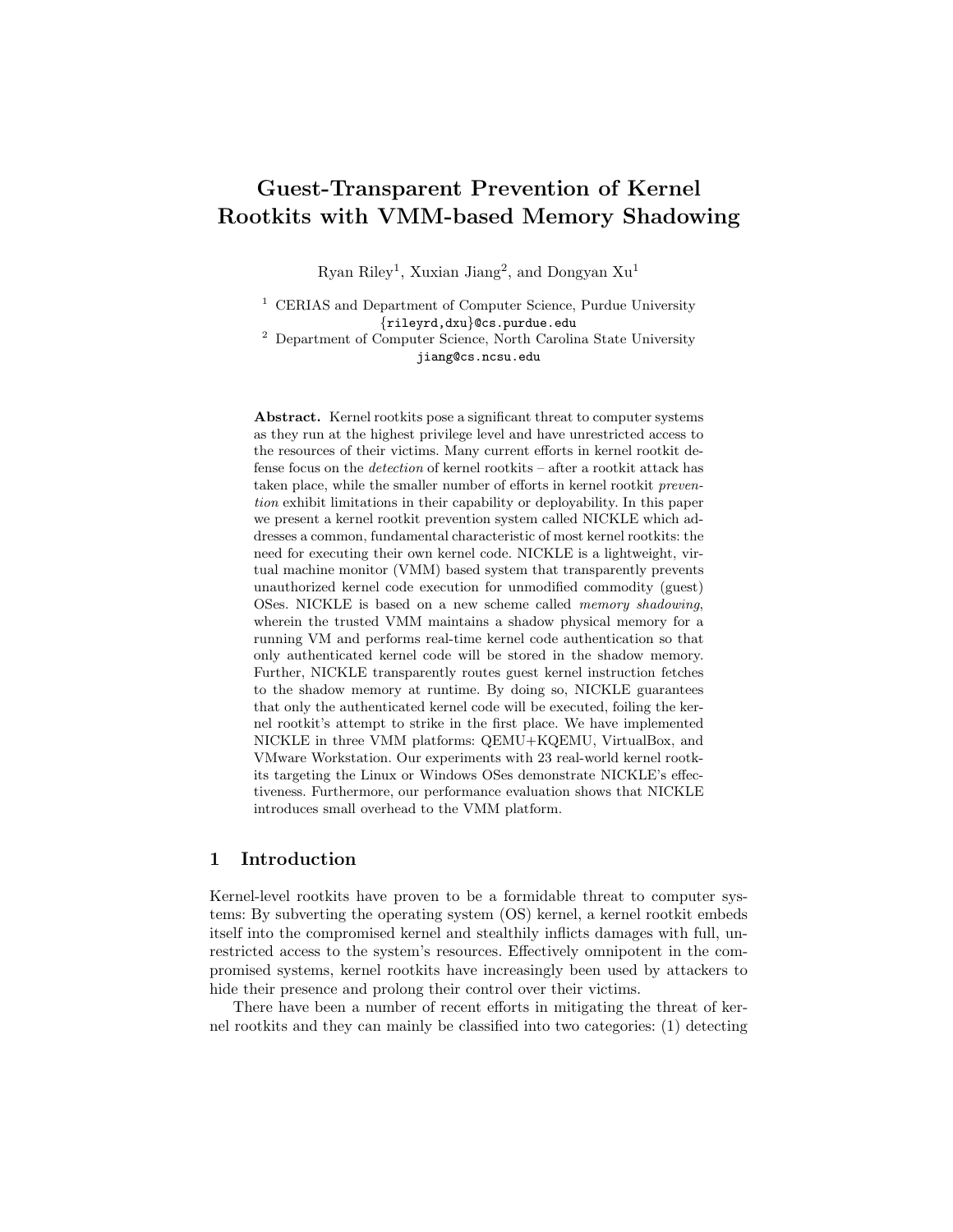the presence of kernel rootkits in a system  $[1, 2, 3, 4, 5]$  and  $(2)$  preventing the compromise of OS kernel integrity [6, 7]. In the first category, Copilot [4] proposes the use of a separate PCI card to periodically grab the memory image of a running OS kernel and analyze it to determine if the kernel has been compromised. The work which follows up Copilot [2] further extends that capability by detecting the violation of kernel integrity using semantic specifications of static and dynamic kernel data. SBCFI [3] reports violations of the kernel's control flow integrity using the kernel's control-flow graph. One common attribute of approaches in this category is the detection of a kernel rootkit's presence based on certain symptoms exhibited by the kernel after the kernel rootkit has already struck. As a result, these approaches are, by design, not capable of preventing kernel rootkit execution in the first place.

In the second category, Livewire [6], based on a virtual machine monitor (VMM), aims at protecting the guest OS kernel code and critical kernel data structures from being modified. However, without modifying the original kernel code, an attacker may choose to load malicious rootkit code into the kernel space by either exploiting kernel vulnerabilities or leveraging certain kernel features (e.g., loadable kernel module support in modern OSes). More recently, SecVisor [7] is proposed as a hypervisor-based solution to enforce the W⊕X property of memory pages of the guest machine, with the goal of preventing unauthorized code from running with kernel-level privileges. SecVisor requires modifying kernel source code and needs the latest hardware-based virtualization support and thus does not support closed-source OSes or legacy hardware platforms. Moreover, SecVisor is not able to function if the OS kernel has mixed pages that contain both code and data. Unfortunately, such mixed kernel pages do exist in modern OSes (e.g., Linux and Windows as shown in Section 2.2).

To complement the existing approaches, we present NICKLE ("No Instruction Creeping into Kernel Level Executed")<sup>3</sup>, a lightweight, VMM-based system that provides an important guarantee in kernel rootkit prevention: No unauthorized code can be executed at the kernel level. NICKLE achieves this guarantee on top of legacy hardware and without requiring guest OS kernel modification. As such, NICKLE is readily deployable to protect unmodified guest OSes (e.g., Fedora Core  $3/4/5$  and Windows  $2K/XP$ ) against kernel rootkits. NICKLE is based on observing a common, fundamental characteristic of most modern kernel rootkits: their ability to execute unauthorized instructions at the kernel level. By removing this ability, NICKLE significantly raises the bar for successfully launching kernel rootkit attacks.

To achieve the "NICKLE" guarantee, we first observe that a kernel rootkit is able to access the entire physical address space of the victim machine. This observation inspires us to impose restricted access to the instructions in the kernel space: only authenticated kernel instructions can be fetched for execution. Obviously, such a restriction cannot be enforced by the OS kernel itself. Instead,

<sup>&</sup>lt;sup>3</sup> With a slight abuse of terms, we use NICKLE to denote both the system itself and the guarantee achieved by the system – when used in quotation marks.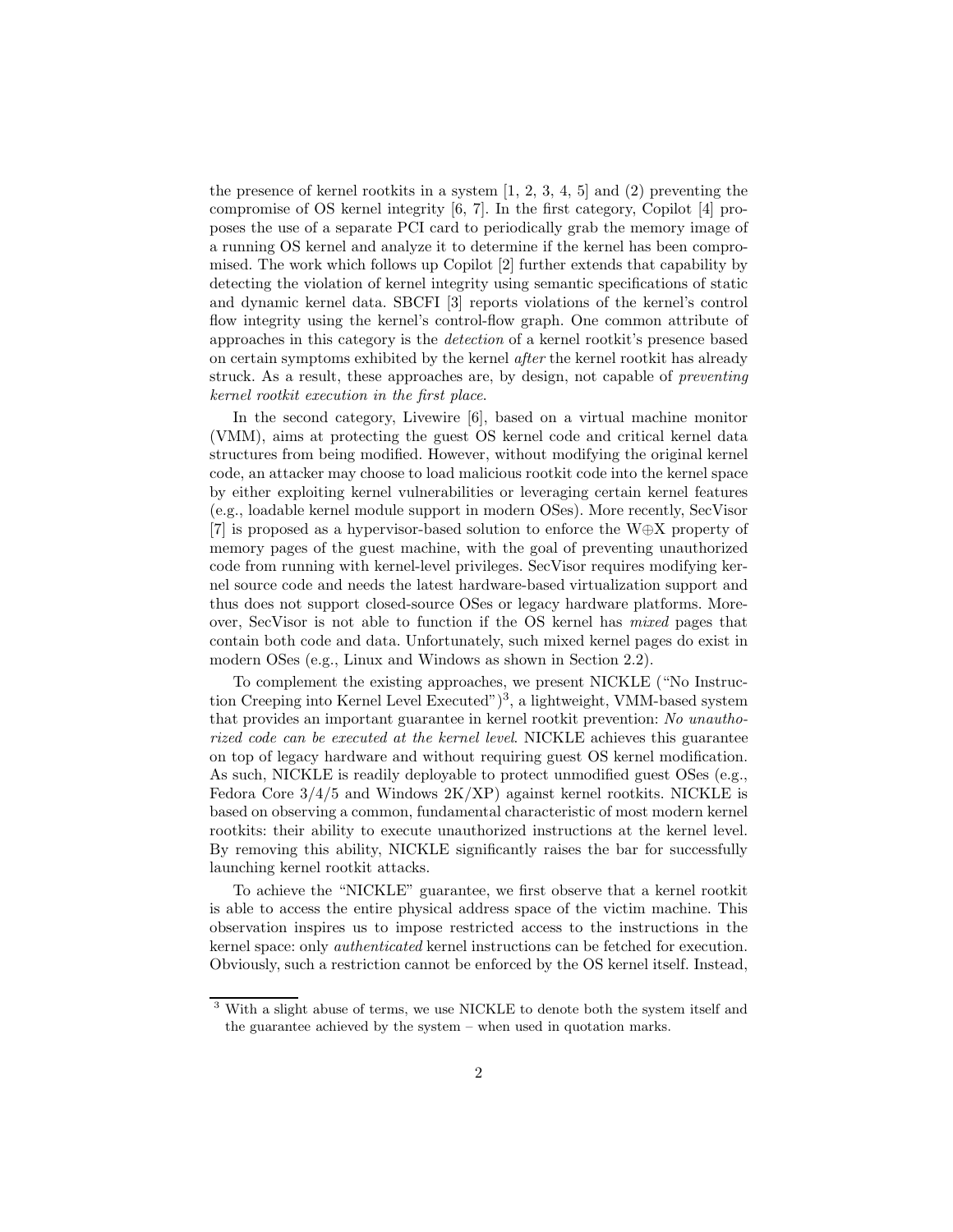a natural strategy is to enforce such memory access restriction using the VMM, which is at a privilege level higher than that of the (guest) OS kernel.

Our main challenge is to realize the above VMM-level kernel instruction fetch restriction in a guest-transparent, real-time, and efficient manner. An intuitive approach would be to impose W⊕X on kernel memory pages to protect existing kernel code and prevent the execution of injected kernel code. However, due to the existence of mixed kernel pages in commodity OSes, this approach is not viable for guest-transparent protection. To address that, we propose a VMMbased memory shadowing scheme for NICKLE that will work in the face of mixed kernel pages. More specifically, for a virtual machine (VM), the VMM creates two distinct physical memory regions: a standard memory and a shadow memory. The VMM enforces that the guest OS kernel cannot access the shadow memory. Upon the VM's startup, the VMM performs kernel code authentication and dynamically copies authenticated kernel instructions from the standard memory to the shadow memory. At runtime, any instruction executed in the kernel space must be fetched from the shadow memory instead of from the standard memory. To enforce this while maintaining guest transparency, a lightweight guest memory access indirection mechanism is added to the VMM. As such, a kernel rootkit will never be able to execute any of its own code as the code injected into the kernel space will not be able to reach the shadow memory.

We have implemented NICKLE in three VMMs: QEMU[8] with the KQEMU accelerator, VirtualBox [9], and VMware Workstation. Our evaluation results show that NICKLE incurs a reasonable impact on the VMM platform (e.g., 1.01% on QEMU+KQEMU and 5.45% on VirtualBox when running UnixBench). NICKLE is shown capable of transparently protecting a variety of commodity OSes, including RedHat 8.0 (Linux 2.4.18 kernel), Fedora Core 3 (Linux 2.6.15 kernel), Windows 2000, and Windows XP. Our results show that NICKLE is able to prevent and gracefully respond to 23 real-world kernel rootkits targeting the above OSes, without requiring details of rootkit attack vectors. Finally, our porting experience indicates that the NICKLE design is generic and realizable in a variety of VMMs.

## 2 NICKLE Design

#### 2.1 Design Goals and Threat Model

Goals and Challenges NICKLE has the following three main design goals:

First, as its name indicates, NICKLE should prevent any unauthorized code from being executed in the kernel space of the protected VM. The challenges of realizing this goal come from the real-time requirement of prevention as well as from the requirement that the guest OS kernel should not be trusted to initiate any task of the prevention – the latter requirement is justified by the kernel rootkit's highest privilege level inside the VM and the possible existence of zero-day vulnerabilities inside the guest OS kernel. NICKLE overcomes these challenges using the VMM-based memory shadowing scheme (Section 2.2). We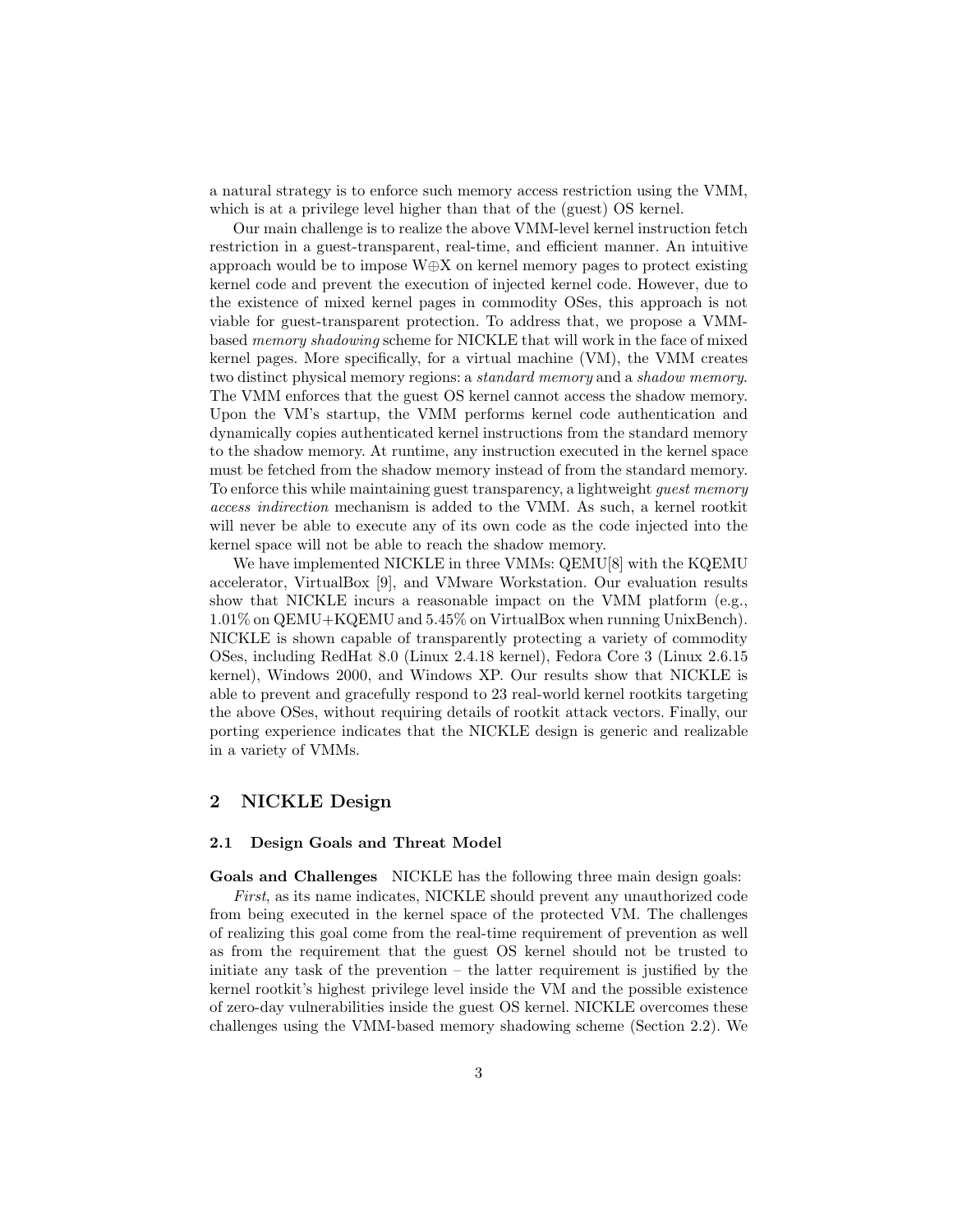

(a) Kernel code authorization and copying (b) Guest physical address redirection

Fig. 1. Memory shadowing scheme in NICKLE

note that the scope of NICKLE is focused on preventing unauthorized kernel code execution. The prevention of other types of attacks (e.g., data-only attacks) is a non-goal and related solutions will be discussed in Section 5.

Second, NICKLE should not require modifications to the guest OS kernel. This allows commodity OSes to be supported "as is" without recompilation and reinstallation. Correspondingly, the challenge in realizing this goal is to make the memory shadowing scheme transparent to the VM with respect to both the VM's function and performance.

Third, the design of NICKLE should be generically portable to a range of VMMs. Given this, the challenge is to ensure that NICKLE has a small footprint within the VMM and remains lightweight with respect to performance impact. In this paper we focus on supporting NICKLE in software VMMs. However, we expect that the exploitation of recent hardware-based virtualization extensions [10, 11] will improve NICKLE's performance even further.

In addition, it is also desirable that NICKLE facilitate various flexible response mechanisms to be activated upon the detection of an unauthorized kernel code execution attempt. A flexible response, for example, is to cause only the offending process to fail without stopping the rest of the OS. The challenge in realizing this is to initiate flexible responses entirely from outside the protected VM and minimize the side-effects on the running OS.

Threat Model and System Assumption We assume the following adversary model when designing NICKLE: (1) The kernel rootkit has the highest privilege level inside the victim VM (e.g., the root privilege in a UNIX system); (2) The kernel rootkit has full access to the VM's memory space (e.g., through /dev/mem in Linux); (3) The kernel rootkit aims at stealthily maintaining and hiding its presence in the VM and to do so, the rootkit will need to execute its own (malicious) code in the kernel space. We note that such a need exists in most kernel rootkits today, and we will discuss possible exceptions in Section 5.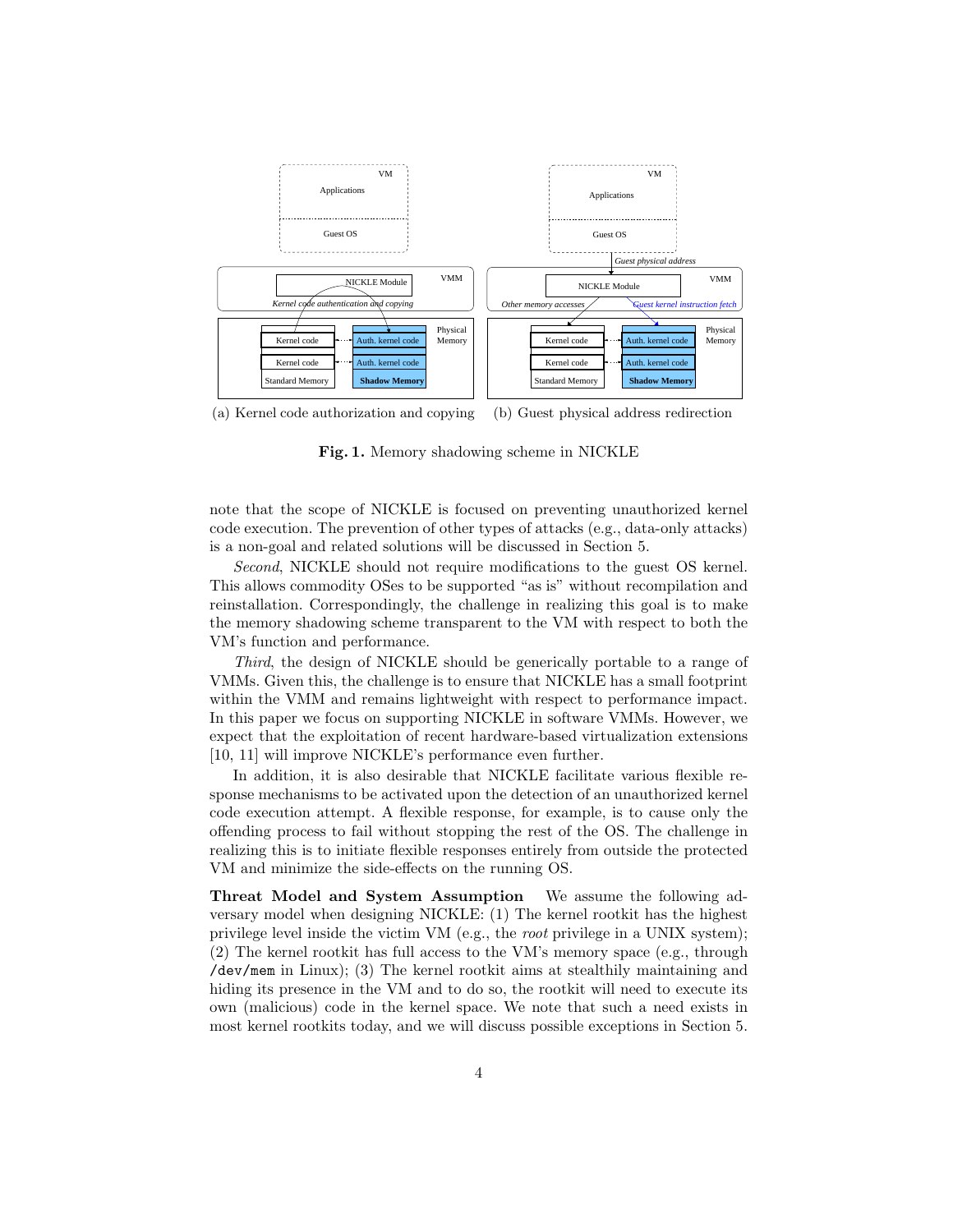Meanwhile, we assume a trusted VMM that provides VM isolation. This assumption is shared by many other VMM-based security research efforts [1, 6, 12, 13, 14, 15]. We will discuss possible attacks (e.g., VM fingerprinting) in Section 5. With this assumption, we consider the threat from DMA attacks launched from physical hosts outside of the scope of this work.<sup>4</sup>

#### 2.2 Enabling Scheme and Techniques

Memory Shadowing The memory shadowing scheme enforces the "NICKLE" property: For a VM, apart from its standard physical memory space, the VMM also allocates a separate physical memory region as the VM's shadow memory (Figure 1) which is transparent to the VM and controlled by the VMM. Upon the startup of the VM's OS, all known-good, authenticated guest kernel instructions will be copied from the VM's standard memory to the shadow memory (Figure  $1(a)$ ). At runtime, when the VM is about to execute a kernel instruction, the VMM will transparently redirect the kernel instruction fetch to the shadow memory (Figure 1(b)). All other memory accesses (to user code, user data, and kernel data) will proceed unhindered in the standard memory.

The memory shadowing scheme is motivated by the observation that modern computers define a single memory space for all code – both kernel code and user code – and data. With the VMM running at a higher privilege level, we can now "shadow" the guest kernel code space with elevated (VMM-level) privileges to ensure that the guest OS kernel itself cannot access the shadowed kernel code space containg the authenticated kernel instructions. By doing so, even if a kernel rootkit is able to inject its own code into the VM's standard memory, the VMM will ensure that the malicious code never gets copied over to the shadow memory. Moreover, an attempt to execute the malicious code can be caught immediately due to the inconsistency between the standard and shadow memory contents.

The astute reader may be asking "How is NICKLE functionally different from W⊕X?" In essence, W⊕X is a scheme that enforces the property, "A given memory page will never be both writable and executable at the same time." The basic premise behind this scheme is that if a page cannot be written to and later executed from, code injection becomes impossible. There are two main reasons why this scheme is not adequate for stopping kernel level rootkits:

First,  $W \oplus X$  is not able to protect mixed kernel pages with both code and data, which do exist in current OSes. As a specific example, in a Fedora Core 3 VM (with the 32-bit 2.6.15 kernel and the NX protection), the Linux kernel stores the main static kernel text in memory range  $[0xc0100000, 0xc02dea50]$ and keeps the system call table starting from virtual address  $0xc02e04a0$ . Notice that the Linux kernel uses a large page size  $(2MB)$  to manage the physical memory,<sup>5</sup> which means that the first two kernel pages cover memory ranges

<sup>4</sup> There exists another type of DMA attack that is initiated from within a guest VM. However, since the VMM itself virtualizes or mediates the guest DMA operations, NICKLE can be easily extended to intercede and block them.

<sup>5</sup> If the NX protection is disabled, those kernel pages containing static kernel text will be of 4MB in size.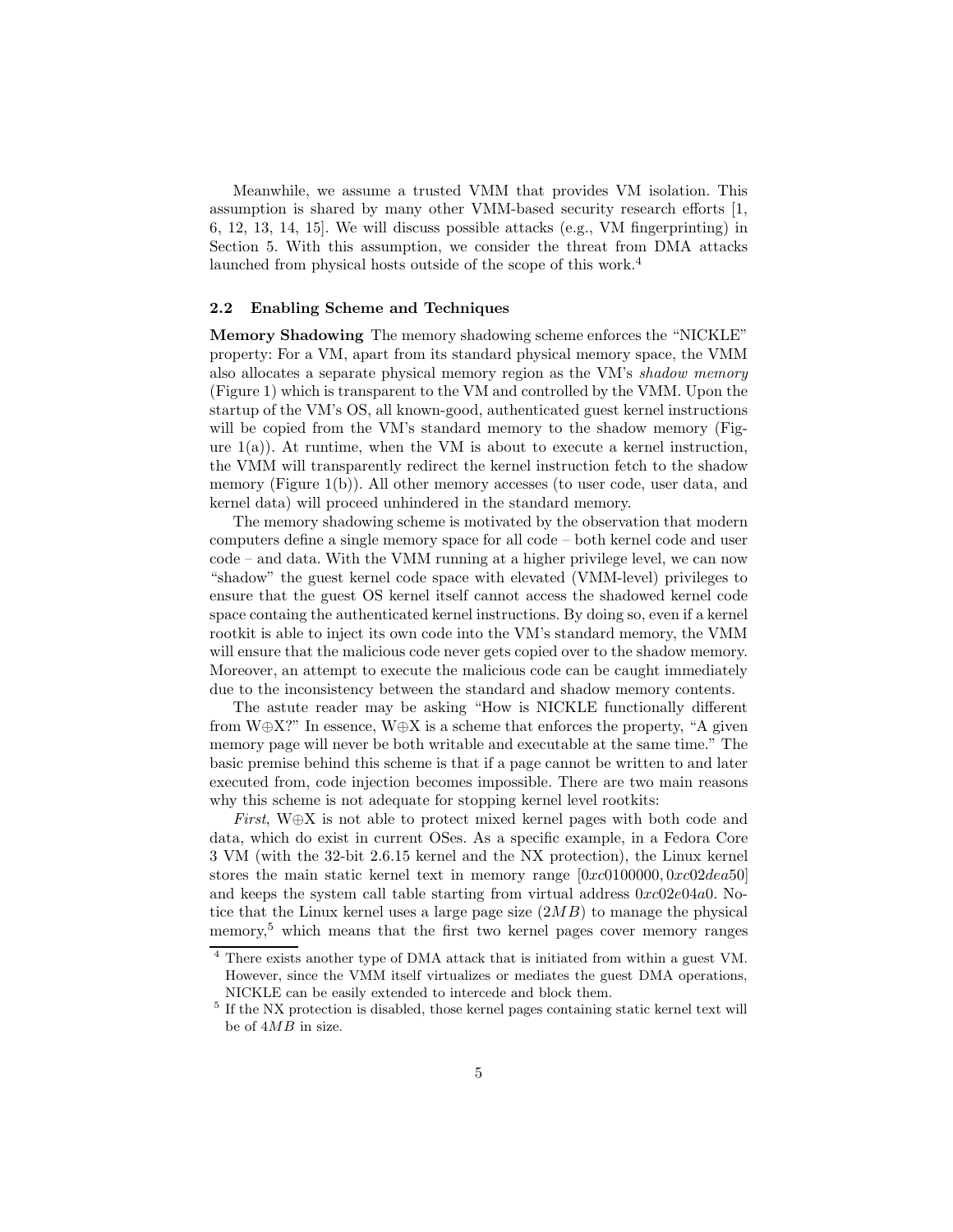[0xc0000000, 0xc0200000) and [0xc0200000, 0xc0400000), respectively. As a result, the second kernel page contains both code and data, and thus must be marked both writable and executable – This conflicts with the  $W \oplus X$  scheme. Mixed pages also exist for accommodating the code and data of Linux loadable kernel modules (LKMs) – an example will be shown in Section 4.1. For the Windows XP kernel (with SP2), our investigation has confirmed the existence of mixed pages as well [16]. On the other hand, NICKLE is able to protect mixed pages.<sup>6</sup>

Second, W⊕X assumes only one execution privilege level while kernel rootkit prevention requires further distinction between user and kernel code pages. For example, a page may be set executable in user mode but non-executable in kernel mode. In other words, the sort of permission desired is not  $W \oplus X$ , but W⊕KX (i.e. not writable and kernel-executable at the same time.) Still, we point out that the enforcement of W⊕KX is *not* effective for mixed kernel pages and, regardless, not obvious to construct on current processors that do not allow such fine-grained memory permissions.

Another question that may be asked is, "Why adopt memory shadowing when one could simply guard kernel code by keeping track of the ranges of valid kernel code addresses ?" Indeed, NICKLE is guided by the principle of kernel code guarding, but does so differently from the brute-force approach of tracking/checking kernel code address ranges – mainly for performance reasons. More specifically, the brute-force approach could store the address ranges of valid kernel code in a data structure (e.g., tree) with  $O(logN)$  search time. On the other hand, memory shadowing allows us to locate the valid kernel instruction in the shadow memory in  $O(1)$  time thus significantly reducing the processing overhead. In addition, memory shadowing makes it convenient to compare the instructions in the shadow memory to those in the standard memory. If they differ (indicating malicious kernel code injection or modification), a number of response actions can be implemented based on the difference (details in Section 3).

Guest Memory Access Indirection To realize the guest memory shadowing scheme, two issues need to be resolved. First, how does NICKLE fill up the guest shadow memory with authenticated kernel code? Second, how does NICKLE fetch authenticated kernel instructions for execution while detecting and preventing any attempt to execute unauthorized code in the kernel space? We note that our solutions have to be transparent to the guest OS (and thus

 $6$  We also considered the option of eliminating mixed kernel pages. However, doing so would require kernel source code modification, which conflicts with our second design goal. Even given source code access, mixed page elimination is still a complex task (more than just page-aligning data). In fact, a kernel configuration option with a similar purpose exists in the latest Linux kernel (version 2.6.23). But after we enabled the option, we still found more than 700 mixed kernel pages. NICKLE instead simply avoids such complexity and works even with mixed kernel pages.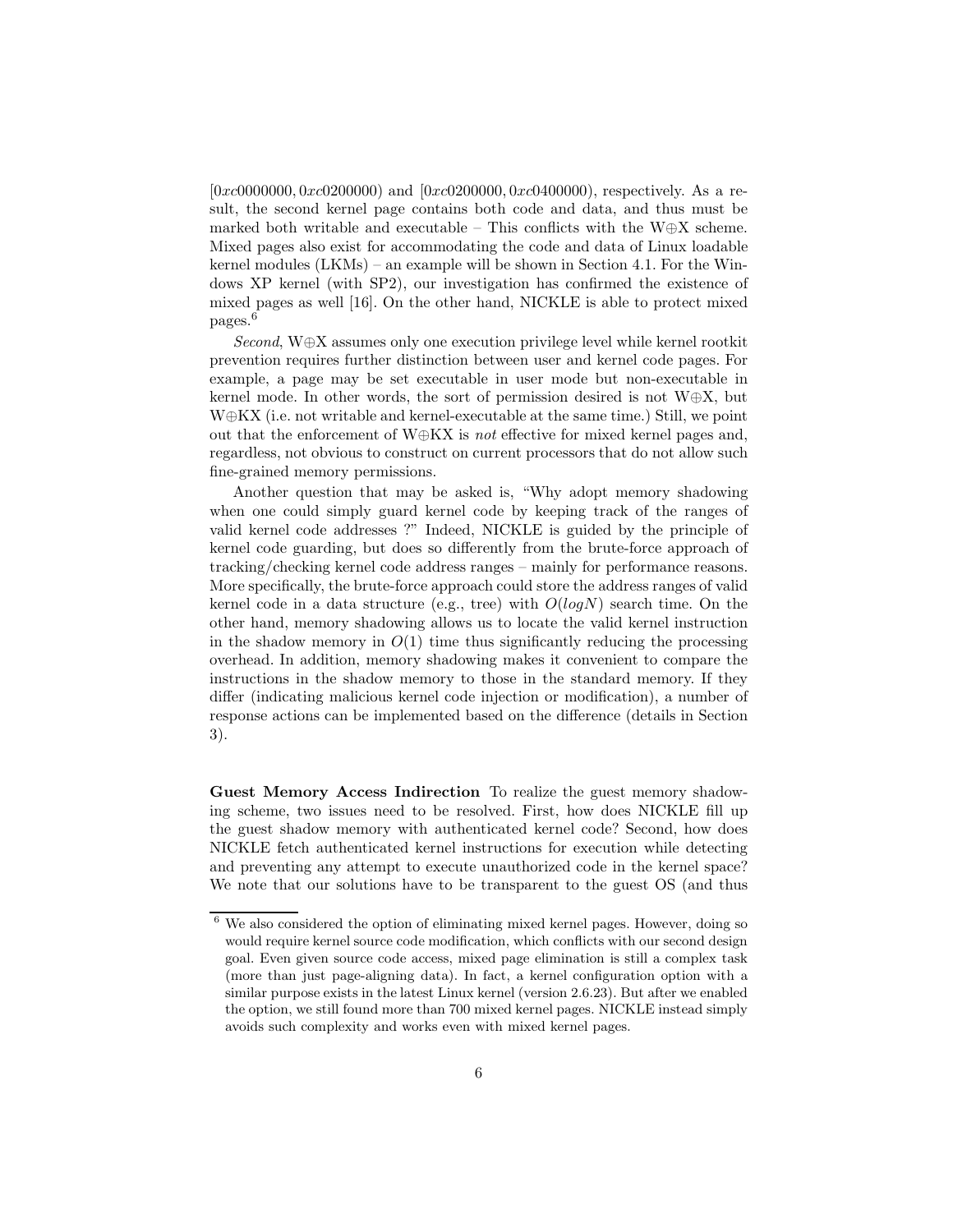to the kernel rootkits). We now present the guest memory access indirection technique to address these issues.

Guest memory access indirection is performed between the VM and its memory (standard and shadow) by a thin NICKLE module inside the VMM. It has two main functions, kernel code authentication and copying at VM startup and upon kernel module loading as well as guest physical address redirection at runtime (Figure 1).

Kernel Code Authentication and Copying To fill up the shadow memory with authenticated kernel instructions, the NICKLE module inside the VMM needs to first determine the accurate timing for kernel code authentication and copying. To better articulate the problem, we will use the Linux kernel as an example. There are two specific situations throughout the VM's lifetime when kernel code needs to be authorized and shadowed: One at the VM's startup and one upon the loading/unloading of loadable kernel modules (LKMs). When the VM is starting up, the guest's shadow memory is empty. The kernel bootstrap code then decompresses the kernel. Right after the decompression and before any processes are executed, NICKLE will use a cryptographic hash to verify the integrity of the kernel code (this is very similar to level 4 in the secure bootstrap procedure [17]) and then copy the authenticated kernel code from the standard memory into the shadow memory (Figure 1(a)). As such, the protected VM will start with a known clean kernel.

The LKM support in modern OSes complicates our design. From NICKLE's perspective, LKMs are considered injected kernel code and thus need to be authenticated and shadowed before their execution. The challenge for NICKLE is to externally monitor the guest OS and detect the kernel module loading/unloading events in real-time. NICKLE achieves this by leveraging our earlier work on non-intrusive VM monitoring and semantic event reconstruction [1, 14]. When NICKLE detects the loading of a new kernel module, it intercepts the VM's execution and performs kernel module code authentication and shadowing. The authentication is performed by taking a cryptographic hash of the kernel module's code segment and comparing it with a known correct value, which is computed a priori off-line and provided by the administrator or distribution maintainer. If the hash values don't match, the kernel module's code will not be copied to the shadow memory.

Through kernel code authentication and copying, only authenticated kernel code will be loaded into the shadow memory, thus blocking the copying of malicious kernel rootkit code or any other code injected by exploiting kernel vulnerabilities, including zero-day vulnerabilities. It is important to note that neither kernel startup hashing nor kernel module hashing assumes trust in the guest OS. Should the guest OS fail to cooperate, no code will be copied to the shadow memory, and any execution attempts from that code will be detected and refused.

<sup>7</sup> We have developed an off-line kernel module profiler that, given a legitimate kernel module, will compute the corresponding hash value (Section 3.1).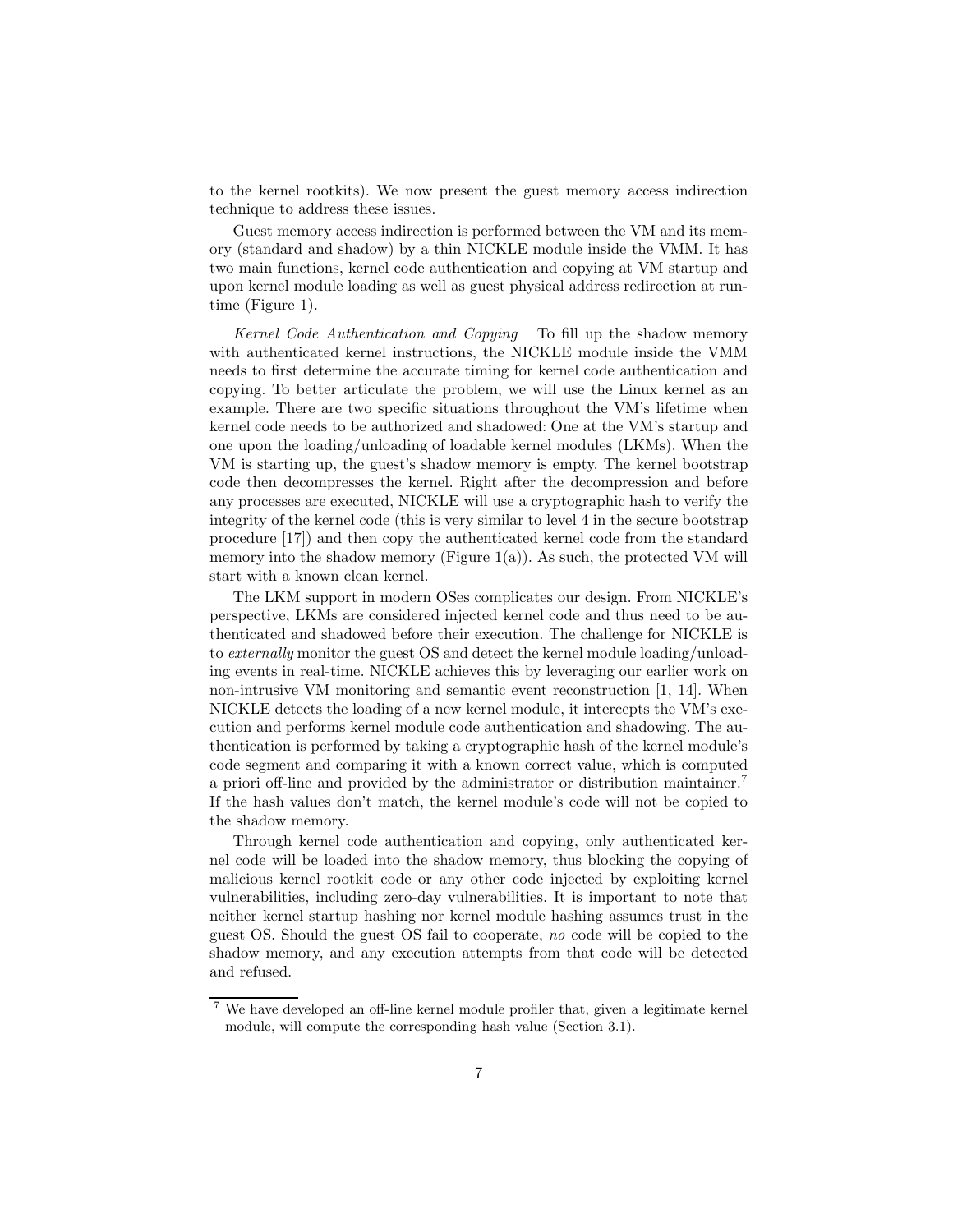Guest Physical Address Redirection At runtime, the NICKLE module inside the VMM intercepts the memory accesses of the VM after the "guest virtual  $\alpha$ ddress  $\rightarrow$  guest physical address" translation. As such, NICKLE does not interfere with – and is therefore transparent to – the guest  $OS$ 's memory access handling procedure and virtual memory mappings. Instead, it takes the guest physical address, determines the type of the memory access (kernel, user; code, data; etc.), and routes it to either the standard or shadow memory (Figure 1(b)).

We point out that the interception of VM memory accesses can be provided by existing VMMs (e.g., QEMU+KQEMU, VirtualBox, and VMware). NICKLE builds on this interception capability by adding the guest physical address redirection logic. First, using a simple method to check the current privilege level of the processor, NICKLE determines whether the current instruction fetch is for kernel code or for user code: If the processor is in supervisor mode  $(CPL=0)$ on x86), we infer that the fetch is for kernel code and NICKLE will verify and route the instruction fetch to the shadow memory. Otherwise, the processor is in user mode and NICKLE will route the instruction fetch to the standard memory. Data accesses of either type are always routed to the standard memory.

One might object that an attacker may strive to ensure that his injected kernel code will run when the processor is in user mode. However, this creates a significant challenge wherein the attacker would have to fundamentally change a running kernel to operate in both supervisor and user mode without changing any existing kernel code. The authors do not consider such a rootkit to be a possibility without a severe loss of rootkit functionality.

Flexible Responses to Unauthorized Kernel Code Execution Attempts If an unauthorized execution attempt is detected, a natural follow-up question is, "How should NICKLE respond to an attempt to execute an unauthenticated kernel instruction?" Given that NICKLE sits between the VM and its memory and has a higher privilege level than the guest OS, it possesses a wide range of options and capabilities to respond. We describe two response modes facilitated by the current NICKLE system.

Rewrite mode: NICKLE will dynamically rewrite the malicious kernel code with code of its own. The response code can range from OS-specific error handling code to a well-crafted payload designed to clean up the impact of a rootkit installation attempt. Note that this mode may require an understanding of the guest OS to ensure that valid, sensible code is returned.

Break mode: NICKLE will take no action and route the instruction fetch to the shadow memory. In the case where the attacker only modifies the original kernel code, this mode will lead to the execution of the original code – a desirable situation. However, in the case where new code is injected into the kernel, this mode will lead to an instruction fetch from presumably null content (containing 0s) in the shadow memory. As such, break mode prevents malicious kernel code execution but may or may not be graceful depending on how the OS handles invalid code execution faults.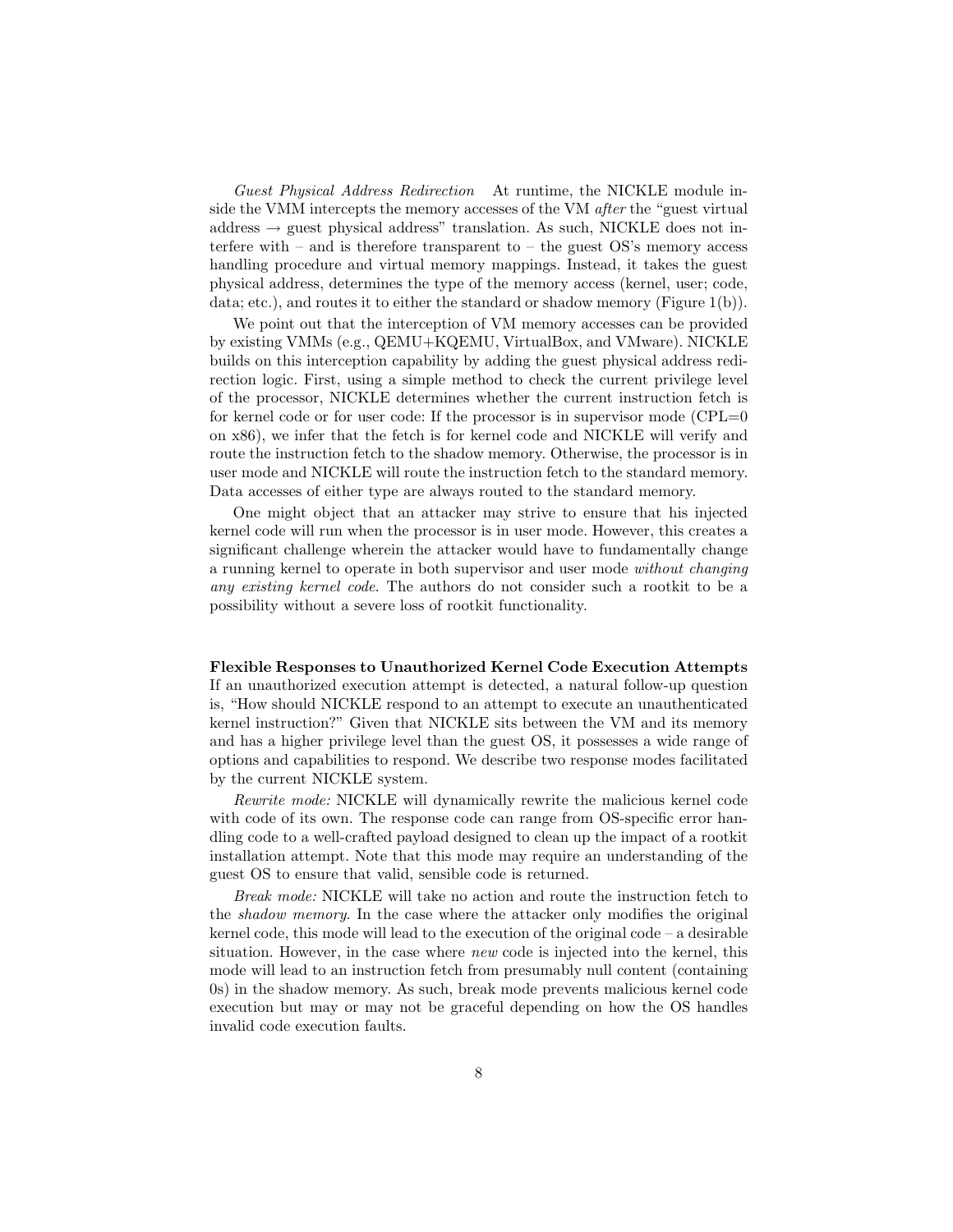## 3 NICKLE Implementation

To validate the portability of the NICKLE design, we have implemented NICKLE in three VMMs: QEMU+KQEMU [8], VirtualBox [9], and VMware Workstation<sup>8</sup>. Since the open-source QEMU+KQEMU is the VMM platform where we first implemented NICKLE, we use it as the representative VMM to describe our implementation details. For most of this section, we choose RedHat 8.0 as the default guest OS. We will also discuss the limitations of our current prototype in supporting Windows guest OSes.

#### 3.1 Memory Shadowing and Guest Memory Access Indirection

To implement memory shadowing, we have considered two options: (1) NICKLE could interfere as instructions are executed; or (2) NICKLE could interfere when instructions are dynamically translated. Note that dynamic instruction translation is a key technique behind existing software-based VMMs, which transparently translates guest machine code into native code that will run in the physical host. We favor the second option for performance reasons: By being part of the translator, NICKLE can take advantage of the fact that translated code blocks are cached. In QEMU+KQEMU, for example, guest kernel instructions are grouped into "blocks" and are dynamically translated at runtime. After a block of code is translated, it is stored in a cache to make it available for future execution. In terms of NICKLE, this means that if we intercede during code translation we need not intercede as often as we would if we did so during code execution, resulting in a smaller impact on system performance.

The pseudo-code for memory shadowing and guest memory access indirection is shown in Algorithm 1. Given the guest physical address of an instruction to be executed by the VM, NICKLE first checks the current privilege level of the processor (CPL). If the processor is in supervisor mode, NICKLE knows that it is executing in kernel mode. Using the guest physical address, NICKLE compares the content of the standard and shadow memories to determine whether the kernel instruction to be executed is already in the shadow memory (namely has been authenticated). If so, the kernel instruction is allowed to be fetched, translated, and executed. If not, NICKLE will determine if the guest OS kernel is being bootstrapped or a kernel module is being loaded. If either is the case, the corresponding kernel text or kernel module code will be authenticated and, if successful, shadowed into the shadow memory. Otherwise, NICKLE detects an attempt to execute an unauthorized instruction in the kernel space and prevents it by executing our response to the attempt.

In Algorithm 1, the way to determine whether the guest OS kernel is being bootstrapped or a kernel module is being loaded requires OS-specific knowledge.

<sup>8</sup> We acknowledge the VMware Academic Program for providing the source code. Due to space and licensing constraints, however, the VMware port is not further discussed or evaluated in this work. Some additional discussion of the port is available in our technical report [16].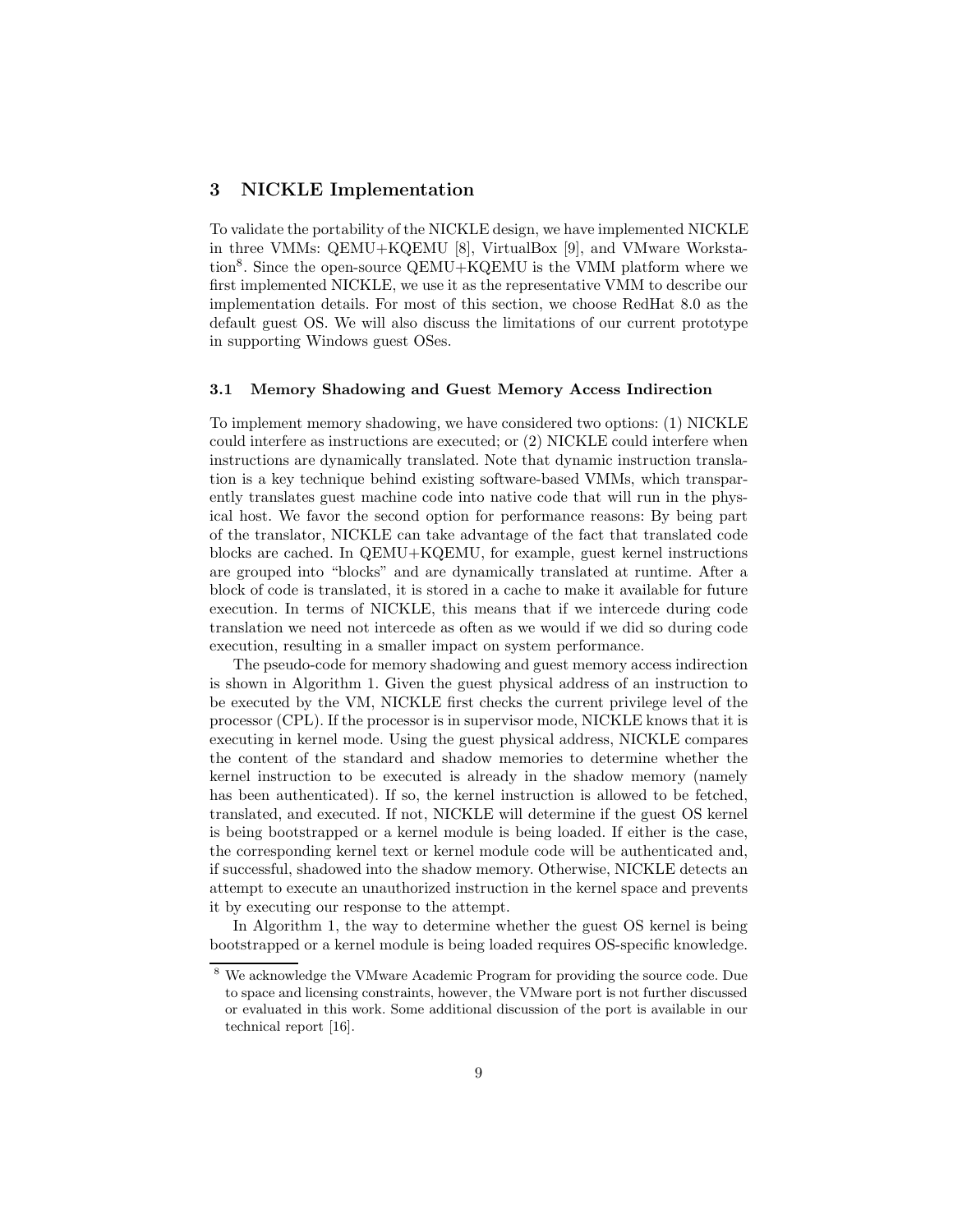Algorithm 1: Algorithm for Memory Shadowing and Guest Memory Access Indirection

|             | <b>Input</b> : (1) Guest PA: guest physical address of instruction to be executed; (2)<br>ShadowMEM $[$ : shadow memory; (3) StandardMEM $[$ : standard memory     |
|-------------|--------------------------------------------------------------------------------------------------------------------------------------------------------------------|
| 2           | <b>1 if</b> $'IsUserMode(vcpu)$ AND $ShadowMEM[GuestPA]$ $!=$ $StandardMEM[GuestPA]$ then<br>(kernel is being bootstrapped) OR (module is being loaded) then<br>if |
| 3<br>4<br>5 | Authenticate and shadow code;<br>else<br>Unauthorized execution attempt - Execute response;                                                                        |
| 6<br>7      | end<br>end                                                                                                                                                         |
|             | 8 Fetch, translate, and cache code;                                                                                                                                |

Using the Linux 2.4 kernel as an example, when the kernel's startup 32 function, located at physical address 0x00100000 or virtual address 0xc0100000 as shown in the *System.map* file, is to be executed, we know that this is the first instruction executed to load the kernel and we can intercede appropriately. For kernel module loading, there is a specific system call to handle that. As such, the NICKLE module inside the VMM can intercept the system call and perform kernel module authentication and shadowing right before the module-specific init\_module routine is executed.

In our implementation, the loading of LKMs requires special handling. More specifically, providing a hash of a kernel module's code space ends up being slightly complicated in practice. This is due to the fact that kernel modules are dynamically relocatable and hence some portions of the kernel module's code space may be modified by the module loading function. Accordingly, the cryptographic hash of a loaded kernel module will be different depending on where it is relocated to. To solve this problem, we perform an off-line, a priori profiling of the legitimate kernel module binaries. For each known good module we calculate the cryptographic hash by excluding the portions of the module that will be changed during relocation. In addition, we store a list of bytes affected by relocation so that the same procedure can be repeated by NICKLE during runtime hash evaluation of the same module.

We point out that although the implementation of NICKLE requires certain guest OS-specific information, it does not require modifications to the guest OS itself. Still, for a closed-source guest OS (e.g., Windows), lack of information about kernel bootstrapping and dynamic kernel code loading may lead to certain limitations. For example, not knowing the timing and "signature" of dynamic (legal) kernel code loading events in Windows, the current implementation of NICKLE relies on the administrator to designate a time instance when all authorized Windows kernel code has been loaded into the standard memory. Not knowing the exact locations of the kernel code, NICKLE traverses the shadow page table and copies those executable pages located in the kernel space from the standard memory to the shadow memory, hence creating a "gold standard" to compare future kernel code execution against. From this time on, NICKLE can transparently protect the Windows OS kernel from executing any unauthorized kernel code. Moreover, this limited implementation can be made complete when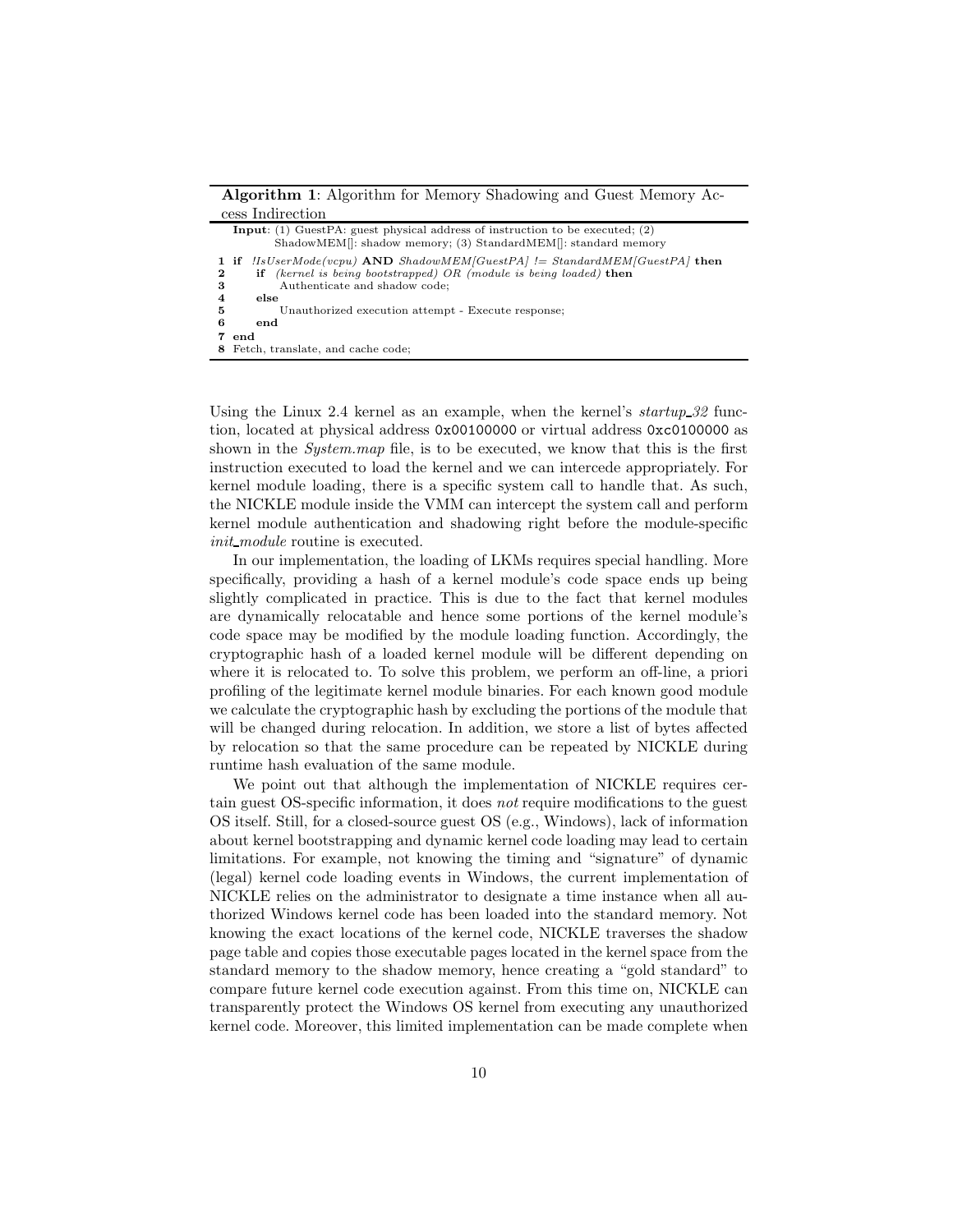the relevant information becomes available through vendor disclosure or reverse engineering.

#### 3.2 Flexible Response

In response to an attempt to execute an unauthorized instruction in the kernel space, NICKLE provides two response modes. Our initial implementation of NICKLE simply re-routes the instruction fetch to the shadow memory for a string of zeros (break mode). As to be shown in our experiments, this produces some interesting outcomes: a Linux guest OS would react to this by triggering a kernel fault and terminating the offending process. Windows, on the other hand, reacts to the NICKLE response by immediately halting with a blue screen  $-$  a less graceful outcome.

In search of a more flexible response mode, we find that by rewriting the offending instructions at runtime (rewrite mode), NICKLE can respond in a less disruptive way. We also observe that most kernel rootkits analyzed behave the following way: They first insert a new chunk of malicious code into the kernel space; then they somehow ensure their code is call'd as a function. With this observation, we let NICKLE dynamically replace the code with return  $-1$ ; which in assembly is: mov \$0xffffffff, %eax; ret. The main kernel text or the kernel module loading process will interpret this as an error and gracefully handle it: Our experiments with Windows  $2K/XP$ , Linux 2.4, and Linux 2.6 guest OSes all confirm that NICKLE's rewrite mode is able to handle the malicious kernel code execution attempt by triggering the OS to terminate the offending process without causing a fault in the OS.

#### 3.3 Porting Experience

We have experienced no major difficulty in porting NICKLE to other VMMs. The NICKLE implementations in both VMMs are lightweight: The SLOC (source lines of code) added to implement NICKLE in QEMU+KQEMU, VirtualBox, and VMware Workstation are 853, 762, and 1181 respectively. As mentioned earlier, we first implemented NICKLE in QEMU+KQEMU. It then took less than one week for one person to get NICKLE functional in VirtualBox 1.5.0 OSE, details of which can be found in our technical report [16].

## 4 NICKLE Evaluation

#### 4.1 Effectiveness against Kernel Rootkits

We have evaluated the effectiveness of NICKLE with 23 real-world kernel rootkits. They consist of nine Linux 2.4 rootkits, seven Linux 2.6 rootkits, and seven Windows rootkits<sup>9</sup> that can infect Windows 2000 and/or XP. The selected rootkits cover the main attack platforms and attack vectors thus providing a good

<sup>&</sup>lt;sup>9</sup> There is a Windows rootkit named hxdef or Hacker Defender, which is usually classified as a user-level rootkit. However, since hxdef contains a device driver which will be loaded into the kernel, we consider it a kernel rootkit in this paper.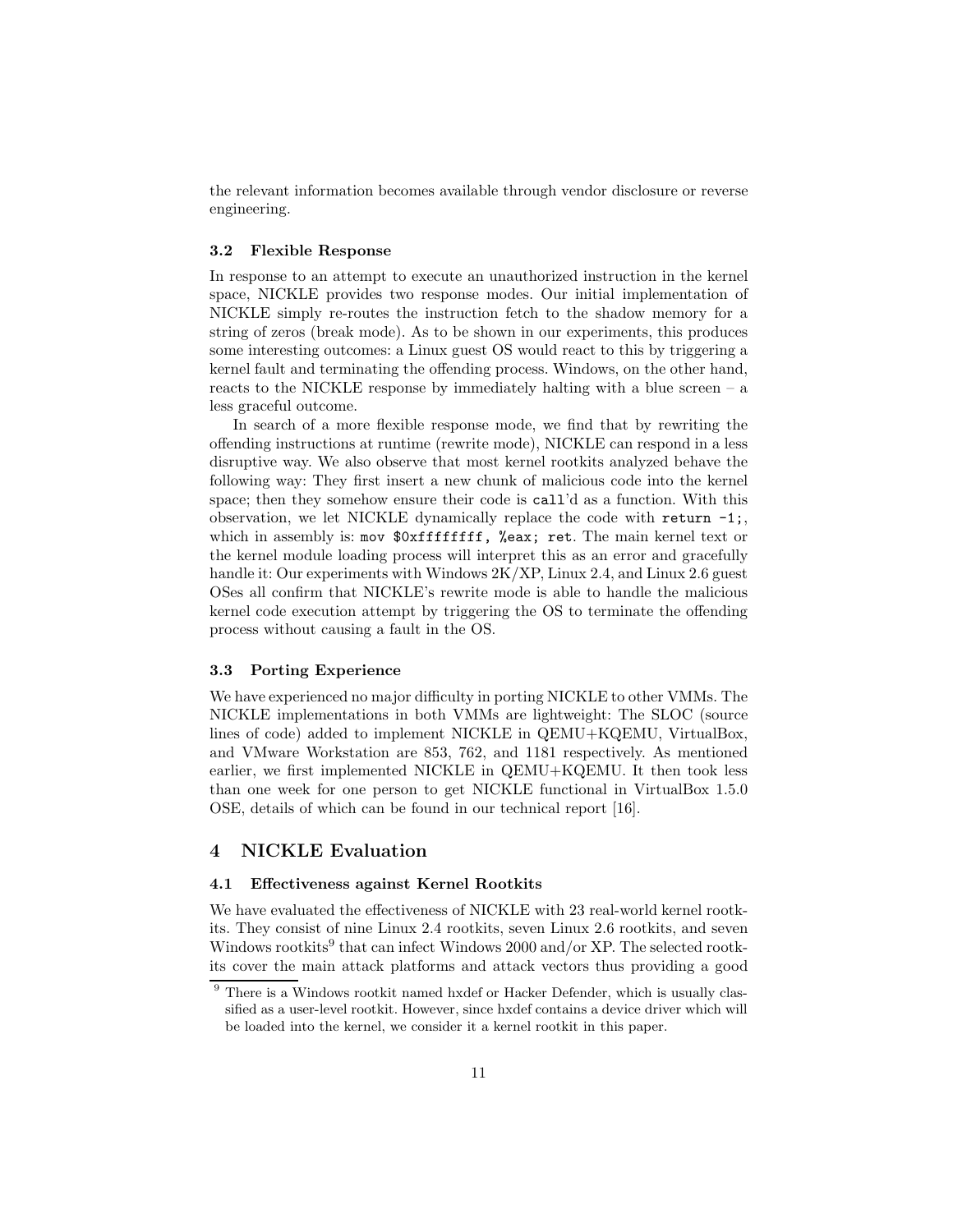Table 1. Effectiveness of NICKLE in detecting and preventing 23 real-world kernel rootkits  $(DKOM<sup>†</sup>$  is a common rootkit technique which directly manipulates kernel objects; "partial"<sup>†</sup> means the in-kernel component of the Hacker Defender rootkit fails;  $BSOD^{\S}$  stands for "Blue Screen Of Death")

|           |                                       |                  | Outcome of NICKLE Response |                             |                    |                   |  |
|-----------|---------------------------------------|------------------|----------------------------|-----------------------------|--------------------|-------------------|--|
| Guest OS  | Rootkit                               | Attack Vector    |                            | Rewrite Mode                | Break Mode         |                   |  |
|           |                                       |                  | Prevented?                 | Outcome                     | Prevented? Outcome |                   |  |
|           | adore 0.42, 0.53                      | <b>LKM</b>       |                            | insmod fails                |                    | Seg. fault        |  |
|           | $adore$ -ng $0.56$                    | LKM              |                            | insmod fails                |                    | Seg. fault        |  |
|           | knark                                 | LKM              | ✓                          | insmod fails                | ✓                  | Seg. fault        |  |
|           | $r$ kit $1.01$                        | LKM              |                            | insmod fails                | ✓                  | Seg. fault        |  |
| Linux 2.4 | kbdv3                                 | LKM              |                            | insmod fails                |                    | Seg. fault        |  |
|           | allroot                               | LKM              |                            | insmod fails                |                    | Seg. fault        |  |
|           | rial                                  | LKM              |                            | insmod fails                | $\checkmark$       | Seg. fault        |  |
|           | Phantasmagoria                        | LKM              | ✓                          | insmod fails                | ✓                  | Seg. fault        |  |
|           | SucKIT 1.3b                           | /dev/kmem        |                            | Installation fails silently |                    | Seg. fault        |  |
|           | $adore-ng$ 0.56                       | LKM              | $\checkmark$               | insmod fails                | ✓                  | Seg. fault        |  |
|           | eNYeLKM v1.2                          | LKM              |                            | insmod fails                |                    | Seg. fault        |  |
|           | sk2rc2                                | /dev/kmem        | ✓                          | Installation fails          |                    | Seg. fault        |  |
| Linux 2.6 | superkit                              | /dev/kmem        |                            | Installation fails          |                    | Seg. fault        |  |
|           | $mod$ -nt $2.3$                       | /dev/kmem        | $\checkmark$               | Installation fails          |                    | Seg. fault        |  |
|           | override                              | <b>LKM</b>       | ✓                          | insmod fails                | ✓                  | Seg. fault        |  |
|           | Phalanx b6                            | /dev/mem         |                            | Installation crashes        | $\checkmark$       | Seg. fault        |  |
|           | <b>FU</b>                             | $DKOM^{\dagger}$ | $\checkmark$               | Driver loading fails        | $\checkmark$       | BSOD <sup>§</sup> |  |
|           | FUTo                                  | DKOM             |                            | Driver loading fails        |                    | BSOD              |  |
|           | he4hook 215b6                         | Driver           |                            | Driver loading fails        | $\checkmark$       | <b>BSOD</b>       |  |
|           | Windows $2K/XP$ hxdef 1.0.0 revisited | Driver           | $partial^{\ddagger}$       | Driver loading fails        | $\checkmark$       | <b>BSOD</b>       |  |
|           | hkdoor11                              | Driver           |                            | Driver loading fails        | ✓                  | <b>BSOD</b>       |  |
|           | yyt_hac                               | Driver           |                            | Driver loading fails        |                    | <b>BSOD</b>       |  |
|           | NT Rootkit                            | Driver           |                            | Driver loading fails        |                    | <b>BSOD</b>       |  |

representation of the state-of-the-art kernel rootkit technology. Table 1 shows our experimental results: NICKLE is able to detect and prevent the execution of malicious kernel code in all experiments using both rewrite and break response modes. Finally, we note that NICKLE in all three VMMs is able to achieve the same results. In the following, we present details of two representative experiments. Some additional experiments are presented in [16].

SucKIT Rootkit Experiment The SucKIT rootkit [18] for Linux 2.4 infects the Linux kernel by directly modifying the kernel through the /dev/kmem interface. During installation SucKIT first allocates memory within the kernel, injects its code into the allocated memory, and then causes the code to run as a function. Figure 2 shows NICKLE preventing the SucKIT installation. The window on the left shows the VM running RedHat 8.0 (with 2.4.18 kernel), while the window on the right shows the NICKLE output. Inside the VM, one can see that the SucKIT installation program fails and returns an error message "Unable to handle kernel NULL pointer dereference". This occurs because NICKLE (operating in break mode) foils the execution of injected kernel code by fetching a string of zeros from the shadow memory, which causes the kernel to terminate the rootkit installation program. Interestingly, when NICKLE operates in rewrite mode, it rewrites the malicious code and forces it to return −1. However, it seems that SucKIT does not bother to check the return value and so the rootkit installation just fails silently and the kernel-level functionality does not work.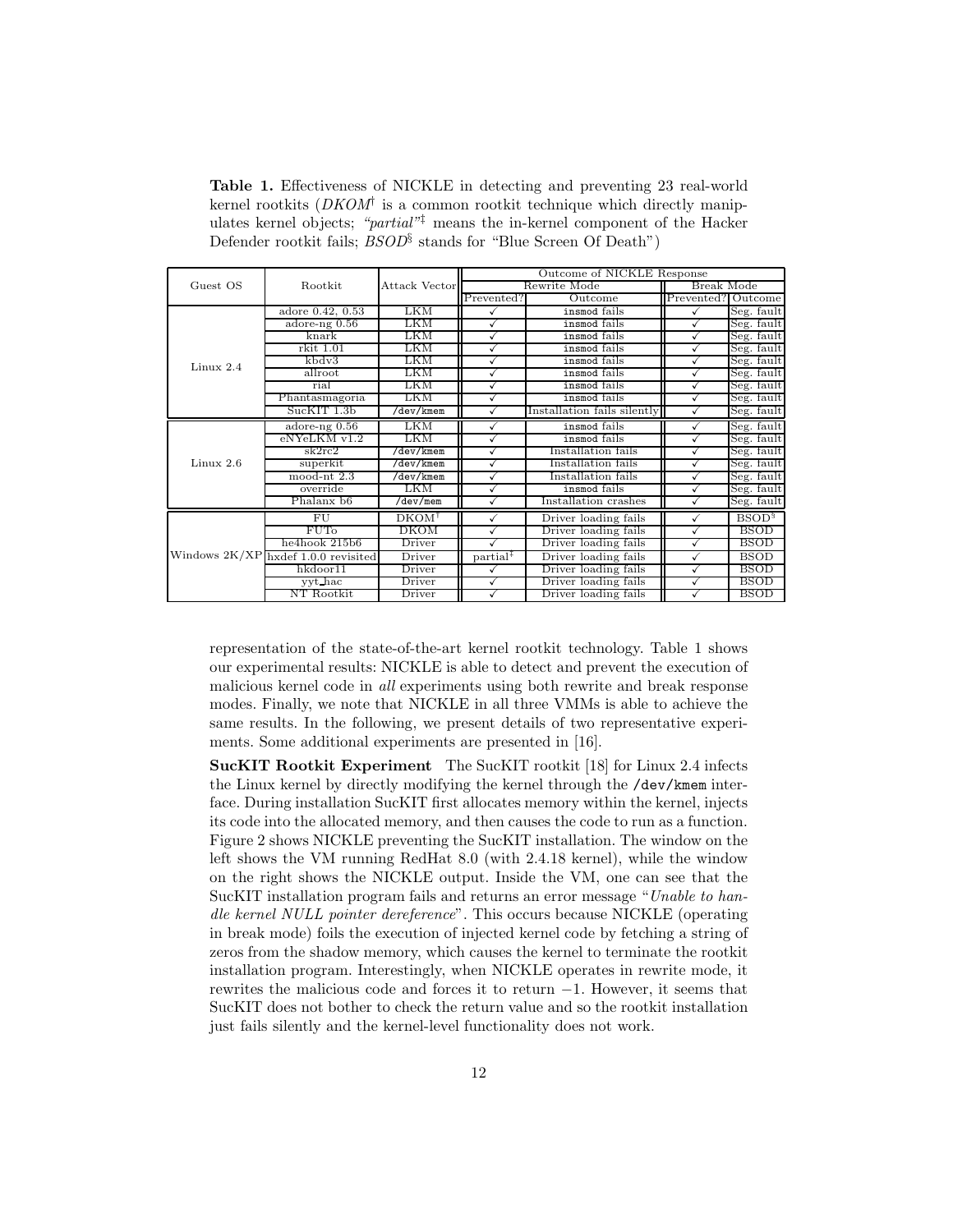| Z Applications Actions                                                                                                                                                                                                                                                                                                                                                                                                                                                                                                                                                                                                                                                                                                                                                                                                                                                                  |                                                                                                                       |              |                                                                                                                                                                                                                                                                                                                                                                                                                                                                                                                                                                                                                                                                                                                                                                                                                                                                                                                                                                                                                                                                                                                                                                                                                                                                                                                                                                                                                                                                                                                                                                                                                                                                                                                                                                                                                                                                                                              | Sat Sep 15, 7:41 PM |        |
|-----------------------------------------------------------------------------------------------------------------------------------------------------------------------------------------------------------------------------------------------------------------------------------------------------------------------------------------------------------------------------------------------------------------------------------------------------------------------------------------------------------------------------------------------------------------------------------------------------------------------------------------------------------------------------------------------------------------------------------------------------------------------------------------------------------------------------------------------------------------------------------------|-----------------------------------------------------------------------------------------------------------------------|--------------|--------------------------------------------------------------------------------------------------------------------------------------------------------------------------------------------------------------------------------------------------------------------------------------------------------------------------------------------------------------------------------------------------------------------------------------------------------------------------------------------------------------------------------------------------------------------------------------------------------------------------------------------------------------------------------------------------------------------------------------------------------------------------------------------------------------------------------------------------------------------------------------------------------------------------------------------------------------------------------------------------------------------------------------------------------------------------------------------------------------------------------------------------------------------------------------------------------------------------------------------------------------------------------------------------------------------------------------------------------------------------------------------------------------------------------------------------------------------------------------------------------------------------------------------------------------------------------------------------------------------------------------------------------------------------------------------------------------------------------------------------------------------------------------------------------------------------------------------------------------------------------------------------------------|---------------------|--------|
|                                                                                                                                                                                                                                                                                                                                                                                                                                                                                                                                                                                                                                                                                                                                                                                                                                                                                         | NICKLE/QEMU                                                                                                           | $\checkmark$ | <b>NICKLE Output</b>                                                                                                                                                                                                                                                                                                                                                                                                                                                                                                                                                                                                                                                                                                                                                                                                                                                                                                                                                                                                                                                                                                                                                                                                                                                                                                                                                                                                                                                                                                                                                                                                                                                                                                                                                                                                                                                                                         |                     | $-101$ |
| [root@localhost sk-1.3b]# ./sk<br>===== SuckIT version 1.3b, Sep 15 2007 <http: sd<br="">====== (c)oded by sd <sd0cdi.cz> &amp; devik <devik0co<br>RK Init: idt=0xc010022c, sct[]=0xc026b198. kmalloc<br/>Z_Init: Allocating kernel-code memory<mark>.</mark>Unable to :<br/>eference at virtual address 0000003b<br/>printing eip:<br/>cfbda044<br/><math>* pde = 00000000</math><br/><b>Oops: 0000</b><br/>CPU:<br/>ø<br/>EIP:<br/>0010: [<cfbda044>]<br/>EFLAGS: 00000283<br/>eax: 0000003b<br/>ebx: ce784000<br/>Esi: c010b390<br/>edi: cfbd8000<br/>es: 0018<br/>ds:BB18<br/>ss:BB18<br/>Process sk (pid: 726, stackpage=ce785000)<br/>Stack: c0106daf cfbd8000 c026b198 bfffdae0 c010b390<br/>Call Trace: [<c0106daf>] [<c010b390>]<br/>Got signal 11 while manipulating kernel!<br/>[root@localhost sk-1.3b]#</c010b390></c0106daf></cfbda044></devik0co<br></sd0cdi.cz></http:> | Not tainted<br>ex: c826b198<br>ed:<br>ebp: bfffdb18<br>es <sub>1</sub><br>0000002b 0000002b 0000003b 0804986c 0000002 |              | [xjiang@centreville NICKLE]\$ ./nickle -hda /images/redhat8.0.img -no-acpi -m 256<br>WM phusical memory @ [0xa76bf000, 0xb7f0f000); shadow memory @ [0x96e6f000, 0xa76bf000)<br>Kernel code authenticated and shadowed @ [0x000f0000, 0x00100000) -- BIOS bootstrap<br>Kernel code authenticated and shadowed @ [0x00100000, 0x00261993) -- kernel text<br>Kernel code authenticated and shadowed @ [0x00286000, 0x0029b48b) -- kernel init<br>Kernel module (parport ) code authenticated and shadowed:<br>@ [0x0f24a060, 0x0f24b000) -- parport<br>$(1st \text{ page})$<br>$Q$ [0x0f249000, 0x0f24a000) -- parport<br>(2nd page)<br>@ [0x0f248000, 0x0f249000) -- parport<br>(3rd page)<br>$Q$ [0x0f247000, 0x0f248000) -- parport<br>$(4th \text{ page})$<br>Kernel module (parport pc) code authenticated and shadowed:<br>@ [0x0f235060, 0x0f236000) -- parport pc (1st page)<br>@ [0x0f234000, 0x0f235000) -- parport_pc (2nd page)<br>Kernel module (ieee1394) code authenticated and shadowed:<br>@ [0x0f293060, 0x0f294000) -- ieee1394<br>$(1st \text{ page})$<br>@ [0x0f292000, 0x0f293000) -- ieee1394<br>(2nd page)<br>@ [0x0f291000, 0x0f292000) -- ieee1394<br>(3rd page)<br>@ [0x0f290000, 0x0f291000) -- ieee1394<br>$(4th \text{ page})$<br>@ [0x0f28f000, 0x0f290000) -- ieee1394<br>(5th page)<br>Kernel module (ohci1394) code authenticated and shadowed:<br>@ [0x0f21f060, 0x0f220000) -- ohci1394<br>$(1st \text{ page})$<br>$Q$ $[0 \times 0f21e000, 0 \times 0f21f000]$ -- ohci1394<br>$(2nd$ page)<br>@ [0x0f21d000, 0x0f21e000) -- ohci1394<br>(3rd page)<br>) code authenticated and shadowed:<br>Kernel module (autofs)<br>$Q$ [0x0eecf060, 0x0eed0000) -- autofs<br>(1st page)<br>$Q$ $(x0)$ eece000, $0x0$ eec $f000$ ) -- autofs<br>$(2nd \text{ page})$<br>Unauthorized kernel code execution @ 0xcfbda044<br>RESPONSE: unauthorized kernel code not executed (Break Mode) |                     |        |

Fig. 2. NICKLE/QEMU+KQEMU foils the SucKIT rootkit (guest OS: RedHat 8.0)

In the right-side window in Figure 2, NICKLE reports the authentication and shadowing of sequences of kernel instructions starting from the initial BIOS bootstrap code to the kernel text as well as its initialization code and finally to various legitimate kernel modules. In this experiment, there are five legitimate kernel modules, parport.o, parport pc.o, ieee1394.o, ohci1394, and autofs.o, all authenticated and shadowed. The code portion of the kernel module begins with an offset of 0x60 bytes in the first page. The first 0x60 bytes are for the kernel module header, which stores pointers to information such as the module's name, size, and other entries linking to the global linked list of loaded kernel modules. This is another example of mixed kernel pages with code and data in Linux (Section 2.2).

FU Rootkit Experiment The FU rootkit [19] is a Windows rootkit that loads a kernel driver and proceeds to manipulate kernel data objects. The manipulation will allow the attacker to hide certain running processes or device drivers loaded in the kernel. When running FU on NICKLE, the driver is unable to load successfully as the driver-specific initialization code is considered unauthorized kernel code. Figure 3 compares NICKLE's two response modes against FU's attempt to load its driver. Under break mode, the OS simply breaks with a blue screen. Under rewrite mode, the FU installation program fails ("Failed to initialize driver.") but the OS does not crash.

## 4.2 Impact on Performance

To evaluate NICKLE's impact on system performance we have performed benchmarkbased measurements on both VMMs – with and without NICKLE. The physical host in our experiments has an Intel 2.40GHz processor and 3GB of RAM running Ubuntu Linux 7.10. QEMU version 0.9.0 with KQEMU 1.3.0pre11 or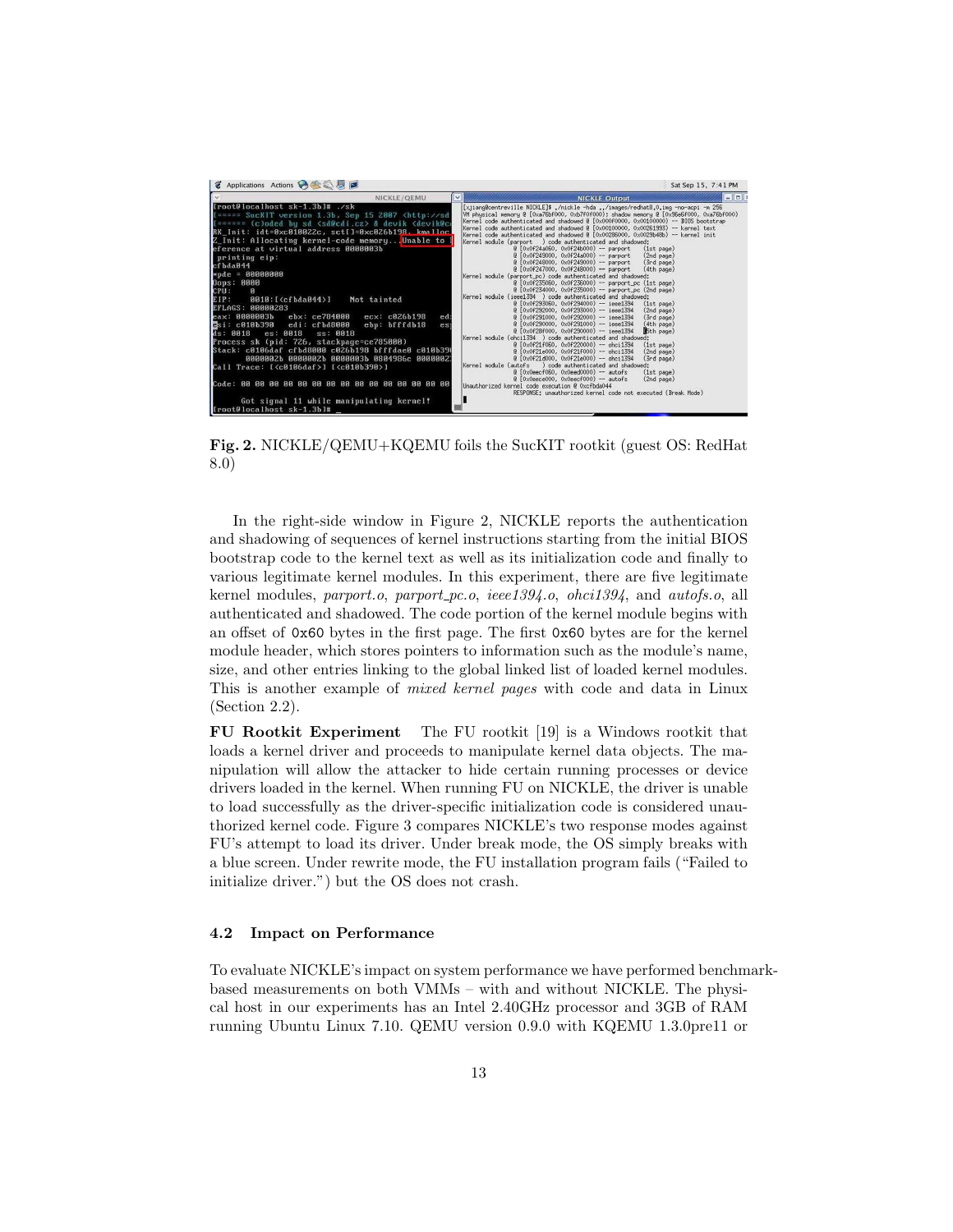

(a) Under break mode (b) Under rewrite mode

Fig. 3. Comparison of NICKLE/QEMU+KQEMU's response modes against the FU rootkit (guest OS: Windows 2K)

Table 2. Software configuration for performance evaluation

| Item                  | Version Configuration                                                                     | . Item         |         | Version Configuration              |
|-----------------------|-------------------------------------------------------------------------------------------|----------------|---------|------------------------------------|
| Redhat <sup>8.0</sup> | Using Linux $2.4.18$                                                                      | <b>A</b> pache | 12.0.59 | Using the default high-performance |
|                       |                                                                                           |                |         | configuration file                 |
| Kernel $2.4.18$       | Standard kernel compilation $\Delta$ ApacheBench 2.0.40-dev $\sim$ -t 60 $\sim$ url/file> |                |         |                                    |
|                       |                                                                                           | Unixbench      | 4.1.0   | $-10$ index                        |

| Table 3. Application benchmark results |  |  |
|----------------------------------------|--|--|
|----------------------------------------|--|--|

|                  |                                         | QEMU+KQEMU |          | <b>VirtualBox</b>                                           |          |          |  |
|------------------|-----------------------------------------|------------|----------|-------------------------------------------------------------|----------|----------|--|
| Benchmark        |                                         |            |          | w/o_NICKLE w/NICKLE Overhead  w/o_NICKLE w/_NICKLE Overhead |          |          |  |
| Kernel Compiling | 231.490s                                | 233.529s   | $0.87\%$ | 156.482s                                                    | 168.377s | $7.06\%$ |  |
| insmod           | 0.088s                                  | 0.095s     | 7.34%    | 0.035s                                                      | 0.050s   | 30.00%   |  |
| Apache           | $\frac{1}{351.714}$ req/s 349.417 req/s |            | 0.65%    | 463.140 req/s $375.024$ req/s                               |          | 19.03%   |  |

VirtualBox 1.5.0 OSE is used where appropriate. The VM's guest OS is Redhat 8.0 with a custom compile of a vanilla Linux 2.4.18 kernel and is started in uniprocessor mode with the default amount of memory (256MB for VirtualBox and 128MB for QEMU+KQEMU). Table 2 shows the software configuration for the measurement. For the Apache benchmark, a separate machine connected to the host via a dedicated gigabit switch is used to launch ApacheBench. When applicable, benchmarks are run 10 times and the results are averaged.

Three application-level benchmarks (Table 3) and one micro-benchmark (Table 4) are used to evaluate the system. The first application benchmark is a kernel compilation test: A copy of the Linux 2.4.18 kernel is uncompressed, configured, and compiled. The total time for these operations is recorded and a lower number is better. Second, the insmod benchmark measures the amount of time taken to insert a module (in this case, the *ieee1394* module) into the kernel and again lower is better. Third, the ApacheBench program is used to measure the VM's throughput when serving requests for a 16KB file. In this case, higher is better. Finally, the UnixBench micro-benchmark is executed to evaluate the more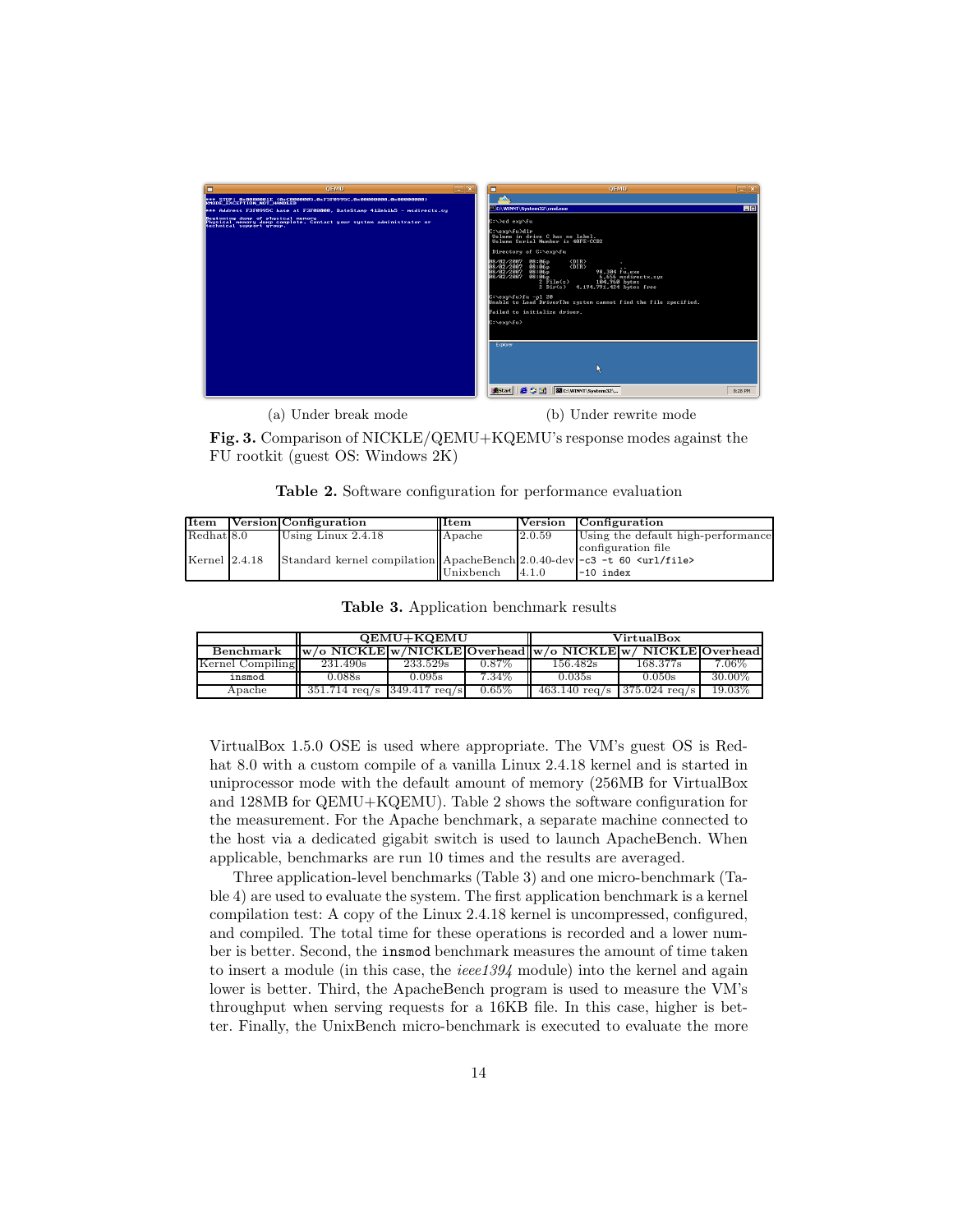|                     | $QEMU+\overline{KQEMU}$ |       |           | VirtualBox                                 |        |                 |  |
|---------------------|-------------------------|-------|-----------|--------------------------------------------|--------|-----------------|--|
| <b>Benchmark</b>    |                         |       |           | w/o NICKLE w/NICKLE Overhead  w/o NICKLE w |        | NICKLE Overhead |  |
| Dhrystone           | 659.3                   | 660.0 | $-0.11\%$ | 1843.1                                     | 1768.6 | $4.04\%$        |  |
| Whetstone           | 256.0                   | 256.0 | $0.00\%$  | 605.8                                      | 543.0  | 10.37%          |  |
| Execl               | 126.0                   | 127.3 | $-1.03\%$ | 205.4                                      | 178.2  | 13.24%          |  |
| File copy 256B      | 45.5                    | 46    | $-1.10\%$ | 2511.8                                     | 2415.7 | 3.83%           |  |
| File copy 1kB       | 67.6                    | 68.2  | $-0.89\%$ | 4837.5                                     | 4646.9 | 3.94%           |  |
| File copy 4kB       | 128.4                   | 127.4 | 0.78%     | 7249.9                                     | 7134.3 | 1.59%           |  |
| Pipe throughput     | 41.7                    | 40.7  | 2.40\%    | 4646.9                                     | 4590.9 | $1.21\%$        |  |
| Process creation    | 124.7                   | 118.2 | 5.21%     | 92.1                                       | 85.3   | $7.38\%$        |  |
| Shell scripts $(8)$ | 198.3                   | 196.7 | 0.81%     | 259.2                                      | 239.8  | 7.48%           |  |
| System call         | 20.9                    | 20.1  | $3.83\%$  | 2193.3                                     | 2179.9 | 0.61%           |  |
| Overall             | 106.1                   | 105.0 | $1.01\%$  | 1172.6                                     | 1108.7 | 5.45%           |  |

Table 4. UnixBench results (for the first two data columns, higher is better)

fine-grained performance impact of NICKLE. The numbers reported in Table 4 are an index where higher is better. It should be noted that the benchmarks are meant primarily to compare a NICKLE-enhanced VMM with the corresponding unmodified VMM. These numbers are not meant to compare different VMMs (such as QEMU+KQEMU vs. VirtualBox).

QEMU+KQEMU The QEMU+KQEMU implementation of NICKLE exhibits very low overhead in most tests. In fact, a few of the benchmark tests show a slight performance gain for the NICKLE implementation, but we consider these results to signify that there is no noticeable slowdown due to NICKLE for that test. From Table 3 it can be seen that both the kernel compilation and Apache tests come in below 1% overheard. The insmod test has a modest overhead,  $7.3\%$ , primarily due to the fact that NICKLE must calculate and verify the hash of the module prior to copying it into the shadow memory. Given how infrequently kernel module insertion occurs in a running system, this overhead is not a concern. The UnixBench tests in Table 4 further testify to the efficiency of the NICKLE implementation in QEMU+KQEMU, with the worst-case overhead of any test being 5.21% and the overall overhead being 1.01%. The low overhead of NICKLE is due to the fact that NICKLE's modifications to the QEMU control flow only take effect while executing kernel code (user-level code is executed by the unmodified KQEMU accelerator).

VirtualBox The VirtualBox implementation has a more noticeable overhead than the QEMU+KQEMU implementation, but still runs below 10% for the majority of the tests. The kernel compilation test, for example, exhibits about 7% overheard; while the UnixBench suite shows a little less than 6% overall. The Apache test is the worst performer, showing a 19.03% slowdown. This can be attributed to the heavy number of user/kernel mode switches that occur while serving web requests. It is during the mode switches that the VirtualBox implementation does its work to ensure only verified code will be executed directly [16], hence incurring overhead. The insmod test shows a large performance degradation, coming in at 30.0%. This is due to the fact that module insertion on the VirtualBox implementation entails the VMM leaving native code execution as well as verifying the module. However, this is not a concern as module insertion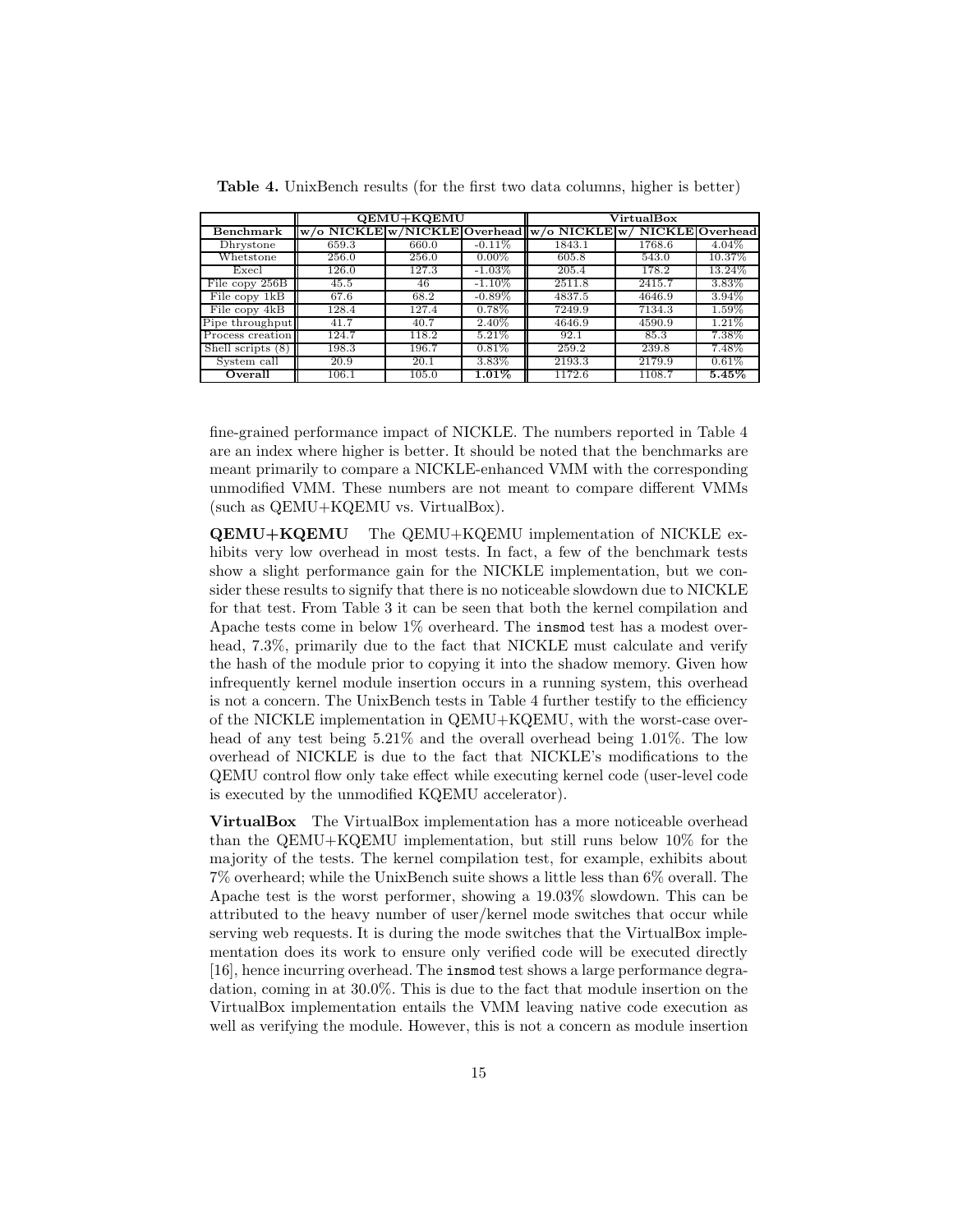is an uncommon event at runtime. Table 4 shows that the worst performing UnixBench test (Execl) results in an overhead of  $13.24\%$ . This result is most likely due to a larger number of user/kernel mode switches that occur during that test.

In summary, our benchmark experiments show that NICKLE incurs minimal to moderate impact on system performance, relative to that of the respective original VMMs.

## 5 Discussion

In this section, we discuss several issues related to NICKLE. First, the goal of NICKLE is to prevent unauthorized code from executing in the kernel space, but not to protect the integrity of kernel-level control flows. This means that it is possible for an attacker to launch a "return-into-libc" style attack within the kernel by leveraging only the existing authenticated kernel code. Recent work by Shacham [20] builds a powerful attacker who can execute virtually arbitrary code using only a carefully crafted stack that causes jumps and calls into existing code. Fortunately, this approach cannot produce persistent code to be called on demand from other portions of the kernel. And Petroni et al. [3] found that 96% of the rootkits they surveyed require persistent code changes. From another perspective, an attacker may also be able to directly or indirectly influence the kernel-level control flow by manipulating certain non-control data [21]. However, without its own kernel code, this type of attack tends to have limited functionality. For example, all four stealth rootkit attacks described in [22] need to execute their own code in the kernel space and hence will be defeated by NICKLE. Meanwhile, solutions exist for protecting control flow integrity [3, 23, 24] and data flow integrity [25], which can be leveraged and extended to complement NICKLE.

Second, the current NICKLE implementation does not support self-modifying kernel code. This limitation can be removed by intercepting the self-modifying behavior (e.g., based on the translation cache invalidation resulting from the self-modification) and re-authenticating and shadowing the kernel code after the modification.

Third, NICKLE currently does not support kernel page swapping. Linux does not swap out kernel pages, but Windows does have this capability. To support kernel page swapping in NICKLE, it would require implementing the introspection of swap-out and swap-in events and ensuring that the page being swapped in has the same hash as when it was swapped out. Otherwise an attacker could modify swapped out code pages without NICKLE noticing. This limitation has not yet created any problem in our experiments, where we did not encounter any kernel level page swapping.

Fourth, targeting kernel-level rootkits, NICKLE is ineffective against userlevel rootkits. However, NICKLE significantly elevates the trustworthiness of the guest OS, on top of which anti-malware systems can be deployed to defend against user-level rootkits more effectively.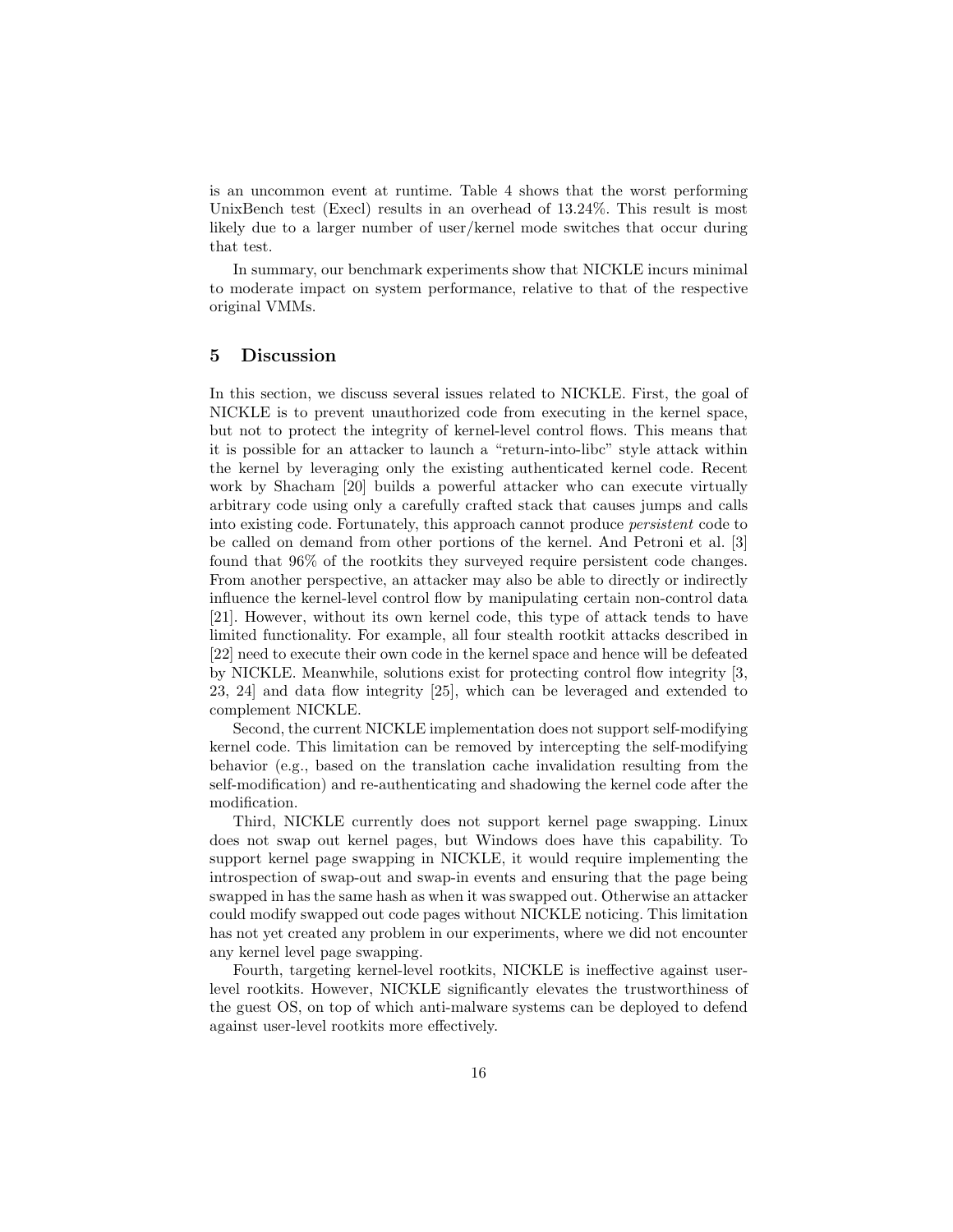Fifth, the deployment of NICKLE increases the memory footprint for the protected VM. In the worst case, memory shadowing will double the physical memory usage. As our future work, we can explore the use of demand-paging to effectively reduce the extra memory requirement to the actual amount of memory needed. Overall, it is reasonable and practical to trade memory space for elevated OS kernel security.

Finally, we point out that NICKLE assumes a trusted VMM to achieve the "NICKLE" property. This assumption is needed because it essentially establishes the root-of-trust of the entire system and secures the lowest-level system access. We also acknowledge that a VM environment can potentially be fingerprinted and detected [26, 27] by attackers so that their malware can exhibit different behavior [28]. We can improve the fidelity of the VM environment (e.g., [29, 30]) to thwart some of the VM detection methods. Meanwhile, as virtualization continues to gain popularity, the concern over VM detection may become less significant as attackers' incentive and motivation to target VMs increases.

## 6 Related Work

Rootkit Prevention through Kernel Integrity Enforcement The first area of related work includes recent efforts in enforcing kernel integrity to thwart kernel rootkit installation or execution. Livewire [6], based on a software-based VMM, aims at protecting the guest OS kernel code and critical data structures from being modified. However, an attacker may choose to load malicious rootkit code into the kernel space without manipulating the original kernel code.

SecVisor [7] is a closely related work that leverages new hardware extensions to enforce life-time kernel integrity and provide a guarantee similar to "NICKLE". However, there are two main differences between SecVisor and NICKLE: First, the deployment of SecVisor requires modification to OS kernel source code as well as the latest hardware support for MMU and IOMMU virtualization. In comparison, NICKLE is a guest-transparent solution that supports guest OSes "as is" on top of legacy hardware platforms. In particular, NICKLE does not rely on the protection of any guest OS data structures (e.g., the GDT – global descriptor table). Second, SecVisor is developed to enforce the W⊕X principle for the protected VM kernel code. This principle intrinsically conflicts with mixed kernel pages, which exist in current OSes (e.g., Linux and Windows). NICKLE works in the presence of mixed kernel pages. OverShadow [31] adopts a similar technique of memory shadowing at the VMM level with the goal of protecting application memory pages from modification by even the OS itself. In comparison, NICKLE has a different goal and aims at protecting the OS from kernel rootkits.

To ensure kernel code integrity, techniques such as driver signing [32] as well as various forms of driver verification [5, 33] have also been proposed. These techniques are helpful in verifying the identity or integrity of the loaded driver. However, a kernel-level vulnerability could potentially be exploited to bypass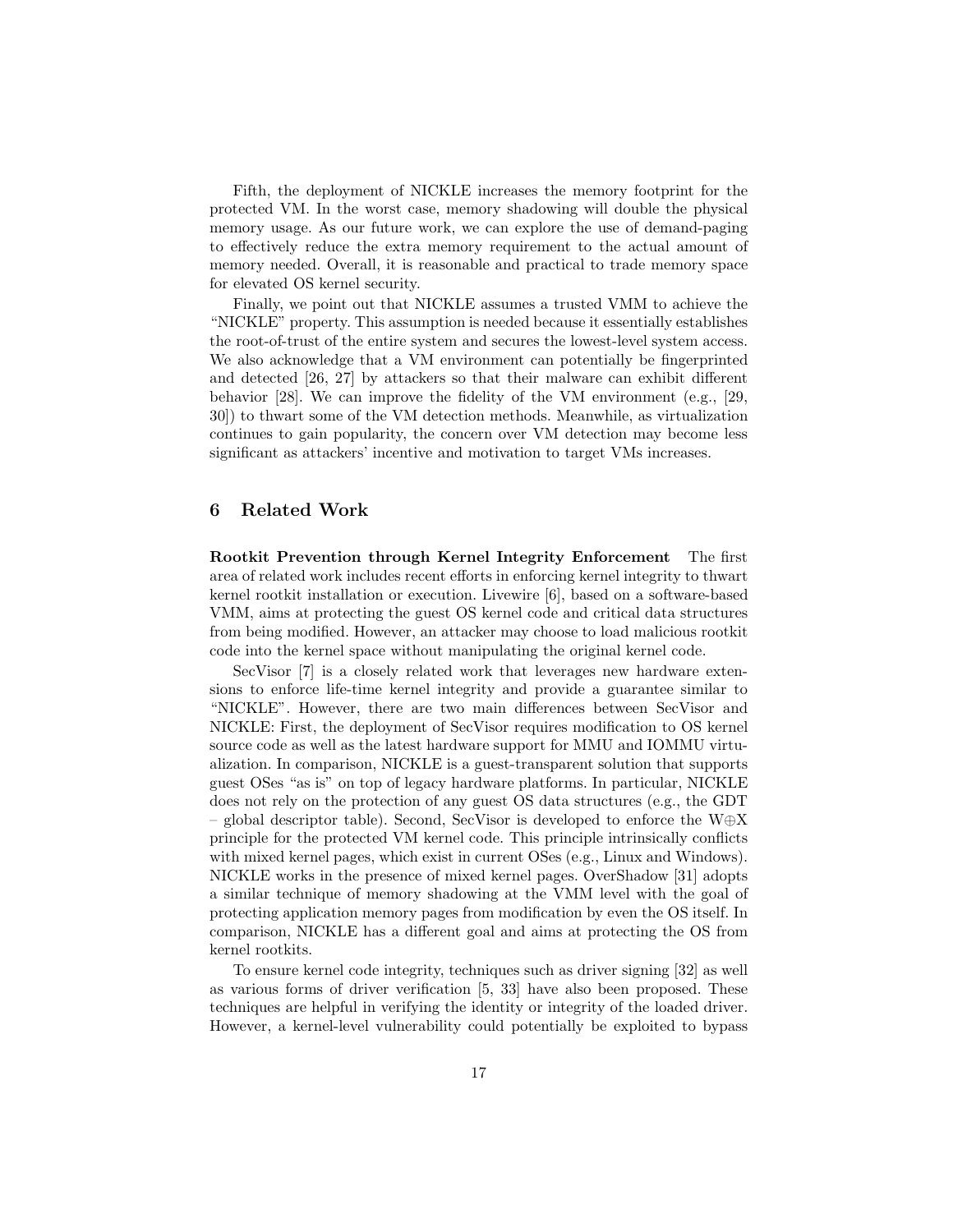these techniques. In comparison, NICKLE operates at the lower VMM level and is capable of blocking zero-day kernel-level exploitations.

Symptom-driven Kernel Rootkit Detection The second area of related work is the modeling and specification of symptoms of a rootkit-infected OS kernel which can be used to detect kernel rootkits. Petroni et al. [4] and Zhang et al. [34] propose the use of external hardware to grab the runtime OS memory image and detect possible rootkit presence by spotting certain kernel code integrity violations (e.g., rootkit-inflicted kernel code manipulation). More recent works further identify possible violations of semantic integrity of dynamic kernel data [2] or state based control-flow integrity of kernel code [3]. Generalized control-flow integrity [23] may have strong potential to be used as a prevention technique, but as yet has not been applied to kernel integrity. Other solutions such as Strider GhostBuster [35] and VMwatcher [1] target the self-hiding nature of rootkits and infer rootkit presence by detecting discrepancies between the views of the same system from different perspectives. All the above approaches are, by design, for the detection of a kernel rootkit after it has infected a system. Instead, NICKLE is for the prevention of kernel rootkit execution in the first place.

Attestation-based Rootkit Detection The third area of related work is the use of attestation techniques to verify the software running on a target platform. Terra [13] and other code attestation schemes [36, 37, 38] are proposed to verify software that is being located into the memory for execution. These schemes are highly effective in providing the *load-time* attestation guarantee. Unfortunately, they are not able to provide run-time kernel integrity.

## 7 Conclusion

We have presented the design, implementation, and evaluation of NICKLE, a VMM-based approach that transparently detects and prevents the launching of kernel rootkit attacks against guest VMs. NICKLE achieves the "NICKLE" guarantee, which foils the common need of existing kernel rootkits to execute their own unauthorized code in the kernel space. NICKLE is enabled by the scheme of memory shadowing, which achieves guest transparency through the guest memory access indirection technique. NICKLE's portability has been demonstrated by its implementation in three VMM platforms. Our experiments show that NICKLE is effective in preventing 23 representative real-world kernel rootkits that target a variety of commodity OSes. Our measurement results show that NICKLE adds only modest overhead to the VMM platform.

Acknowledgements The authors would like to thank the anonymous reviewers for their insightful comments that helped improve the presentation of this paper. This work was supported in part by NSF Grants CNS-0716376, CNS-0716444 and CNS-0546173.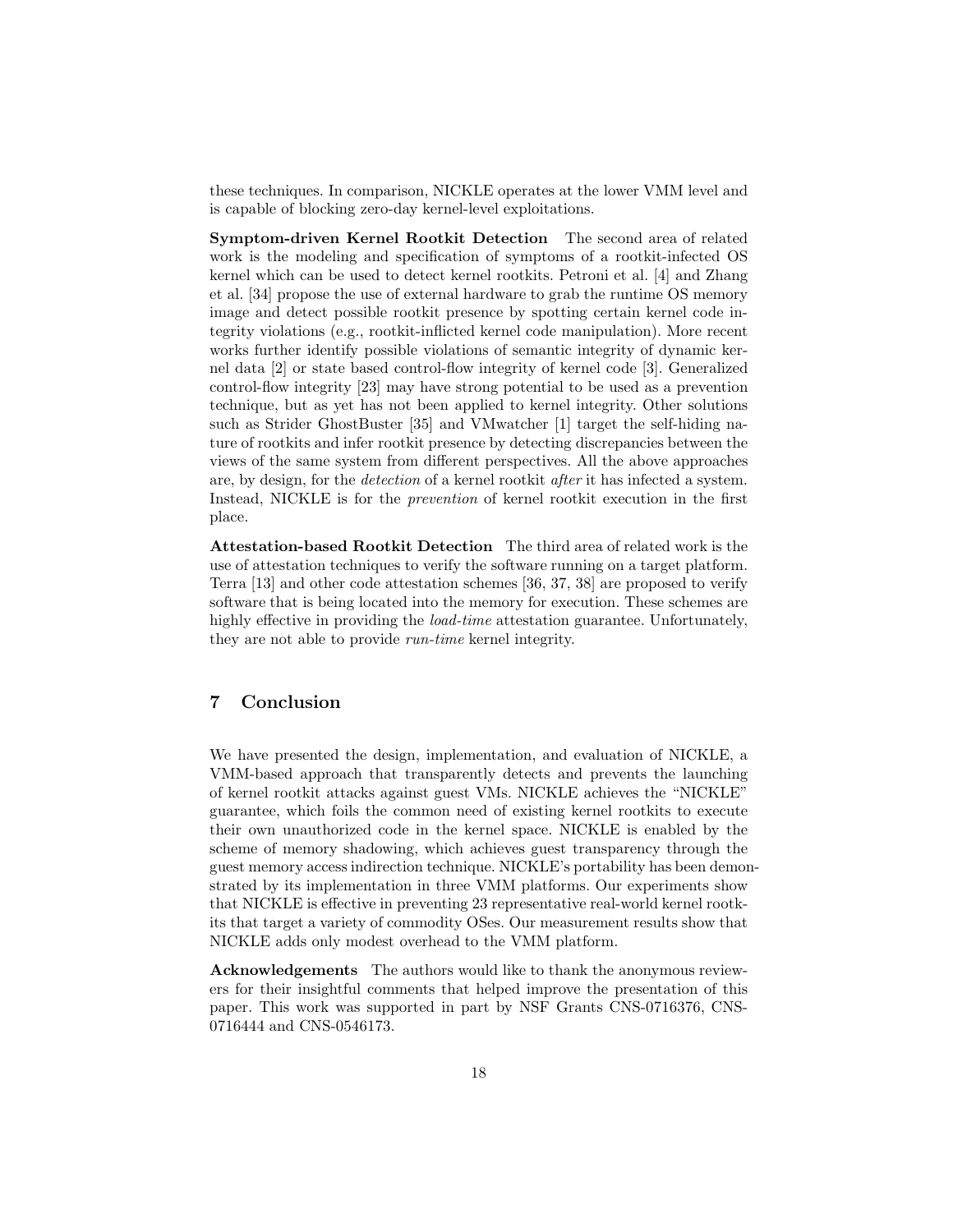## References

- [1] Jiang, X., Wang, X., Xu, D.: Stealthy Malware Detection through VMM-Based "Out-of-the-Box" Semantic View Reconstruction. In: Proceedings of the ACM Conference on Computer and Communications Security (CCS 2007). (October 2007)
- [2] Petroni, Jr., N.L., Fraser, T., Walters, A., Arbaugh, W.A.: An Architecture for Specification-based Detection of Semantic Integrity Violations in Kernel Dynamic Data. In: Proceedings of the 15th USENIX Security Symposium. (2006)
- [3] Petroni, Jr., N.L., Hicks, M.: Automated Detection of Persistent Kernel Control-Flow Attacks. In: Proceedings of the ACM Conference on Computer and Communications Security (CCS 2007). (October 2007)
- [4] Petroni, N., Fraser, T., Molina, J., Arbaugh, W.: Copilot: A Coprocessor-based Kernel Runtime Integrity Monitor. In: Proceedings of the 13th USENIX Security Symposium. (2004) 179–194
- [5] Wilhelm, J., Chiueh, T-c.: A Forced Sampled Execution Approach to Kernel Rootkit Identification. In: Proc. Recent Advances in Intrusion Detection (RAID 2007). (September 2007) 219–235
- [6] Garfinkel, T., Rosenblum, M.: A Virtual Machine Introspection Based Architecture for Intrusion Detection. In: Proc. Network and Distributed Systems Security Symposium (NDSS 2003). (February 2003)
- [7] Seshadri, A., Luk, M., Qu, N., Perrig, A.: SecVisor: A Tiny Hypervisor to Guarantee Lifetime Kernel Code Integrity for Commodity OSes. In: Proceedings of the ACM Symposium on Operating Systems Principles (SOSP 2007). (October 2007)
- [8] Bellard, F.: QEMU: A Fast and Portable Dynamic Translator. In: Proceedings of the USENIX Annual Technical Conference, FREENIX Track. (2005) 41–46
- [9] Innotek: Virtualbox. http://www.virtualbox.org/ Last accessed September 2007.
- [10] Intel: Vanderpool Technology. http://www.intel.com/technology/computing/vptech (2005)
- [11] AMD: AMD64 Architecture Programmer's Manual Volume 2: System Programming, 3.12 edition. (September 2006)
- [12] Dunlap, G., King, S., Cinar, S., Basrai, M., Chen, P.: ReVirt: Enabling Intrusion Analysis through Virtual Machine Logging and Replay. Proc. USENIX Symposium on Operating Systems Design and Implementation (OSDI 2002) (2002)
- [13] Garfinkel, T., Pfaff, B., Chow, J., Rosenblum, M., Boneh, D.: Terra: A Virtual Machine-Based Platform for Trusted Computing. In: Proc. of ACM Symposium on Operating System Principles (SOSP 2003). (October 2003)
- [14] Jiang, X., Wang, X.: "Out-of-the-Box" Monitoring of VM-Based High-Interaction Honeypots. In: Proc. Recent Advances in Intrusion Detection (RAID 2007). (September 2007) 198–218
- [15] Joshi, A., King, S., Dunlap, G., Chen, P.: Detecting Past and Present Intrusions through Vulnerability-specific Predicates. Proc. ACM Symposium on Operating Systems Principles (SOSP 2005) (2005) 91–104
- [16] Riley, R., Jiang, X., Xu, D.: Guest-Transparent Prevention of Kernel Rootkits with VMM-based Memory Shadowing. Technical report CERIAS TR 2001-146, Purdue University.
- [17] Arbaugh, W.A., Farber, D.J., Smith, J.M.: A Secure and Reliable Bootstrap Architecture. In: Proceedings of IEEE Symposium on Security and Privacy. (May 1997) 65–71
- [18] sd, devik: Linux on-the-fly Kernel Patching without LKM. Phrack 11(58) Article 7.
- [19] fuzen op: Fu rootkit. http://www.rootkit.com/project.php?id=12 Last accessed September 2007.